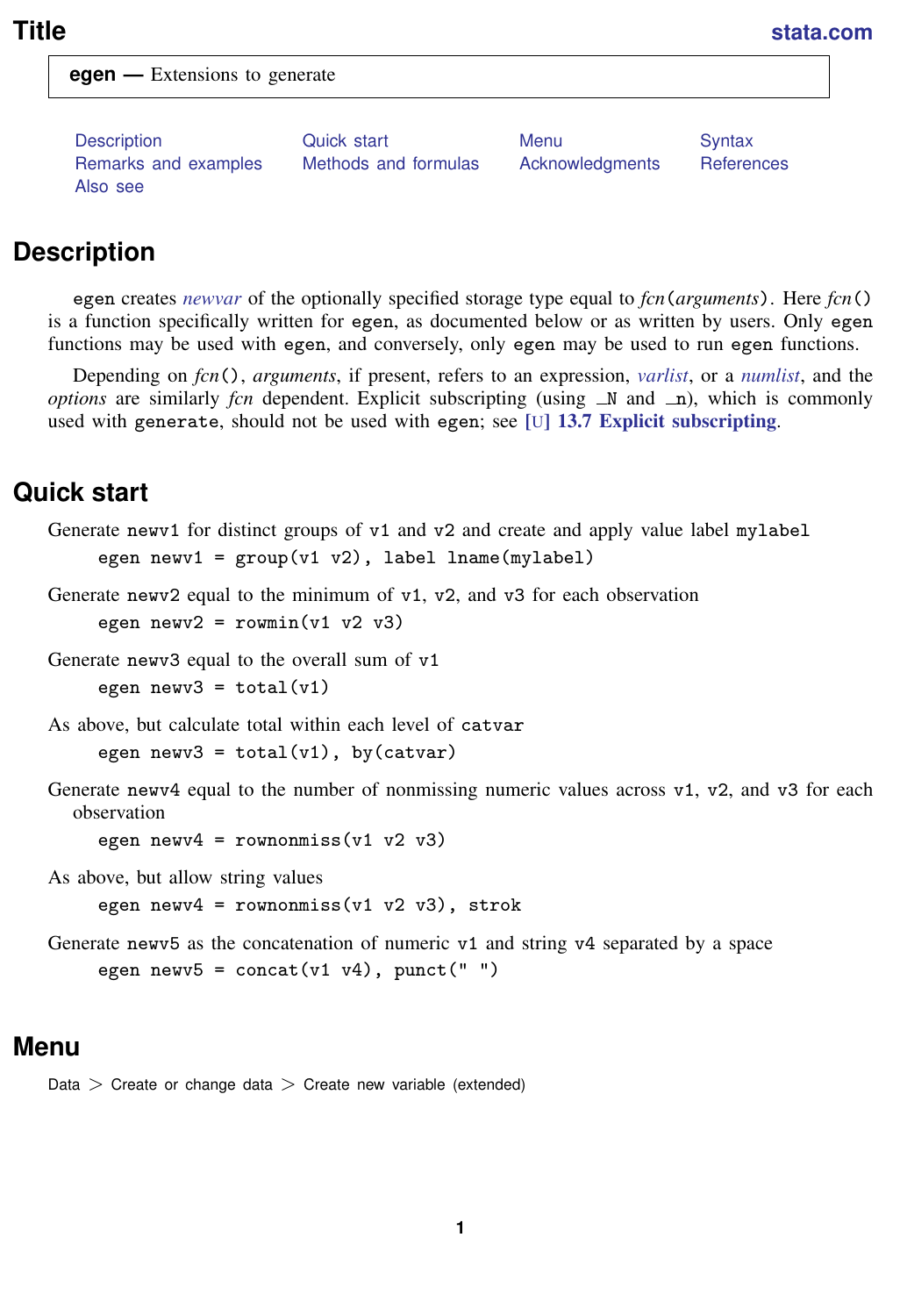# <span id="page-1-0"></span>**Syntax**

```
in{bmatrix} \text{teigen} \end{bmatrix} newvar = fcn(arguments) if} \end{bmatrix} \begin{bmatrix} \text{in} \end{bmatrix} , options
```
by is allowed with some of the egen functions, as noted below.

where depending on the *fcn*, *arguments* refers to an expression, *varlist*, or *numlist*, and the *options* are also *fcn* dependent, and where *fcn* is

```
anycount(varlist), values(integer numlist)
```
may not be combined with by. It returns the number of variables in *varlist* for which values are equal to any integer value in a supplied *numlist*. Values for any observations excluded by either if or in are set to 0 (not missing). Also see anyvalue(*varname*) and anymatch(*varlist*).

anymatch(*[varlist](http://www.stata.com/manuals14/u11.pdf#u11.4varlists)*), values(*integer [numlist](http://www.stata.com/manuals14/u11.pdf#u11.1.8numlist)*)

may not be combined with by. It is 1 if any variable in *varlist* is equal to any integer value in a supplied *numlist* and 0 otherwise. Values for any observations excluded by either if or in are set to 0 (not missing). Also see anyvalue(*varname*) and anycount(*varlist*).

#### anyvalue(*[varname](http://www.stata.com/manuals14/u11.pdf#u11.3Namingconventions)*) , values(*integer [numlist](http://www.stata.com/manuals14/u11.pdf#u11.1.8numlist)*)

may not be combined with by. It takes the value of *varname* if *varname* is equal to any integer value in a supplied *numlist* and is missing otherwise. Also see anymatch(*varlist*) and anycount(*varlist*).

## concat(*[varlist](http://www.stata.com/manuals14/u11.pdf#u11.4varlists)*) | , <u>f</u>ormat(% *[fmt](http://www.stata.com/manuals14/d.pdf#dformat)*) decode <u>maxl</u>ength(#) punct(*pchars*) |

may not be combined with by. It concatenates *varlist* to produce a string variable. Values of string variables are unchanged. Values of numeric variables are converted to string, as is, or are converted using a numeric format under the format(%*fmt*) option or decoded under the decode option, in which case maxlength() may also be used to control the maximum label length used. By default, variables are added end to end: punct(*pchars*) may be used to specify punctuation, such as a space, punct(" "), or a comma, punct(,).

count(*[exp](http://www.stata.com/manuals14/u13.pdf#u13Functionsandexpressions)*) (allows by *[varlist](http://www.stata.com/manuals14/u11.pdf#u11.1.2byvarlist)*:)

creates a constant (within *varlist*) containing the number of nonmissing observations of *exp*. Also see [rownonmiss\(\)](#page-4-0) and [rowmiss\(\)](#page-4-1).

## cut(*[varname](http://www.stata.com/manuals14/u11.pdf#u11.3Namingconventions)*), { at(#,#,...,#) | group(#) } [icodes label]

may not be combined with by. It creates a new categorical variable coded with the left-hand ends of the grouping intervals specified in the at() option, which expects an ascending numlist.

 $at(\#,\#,\ldots,\#)$  supplies the breaks for the groups, in ascending order. The list of breakpoints may be simply a list of numbers separated by commas but can also include the syntax  $a(b)c$ , meaning from a to c in steps of size b. If no breaks are specified, the command expects the group() option.

group(*#*) specifies the number of equal frequency grouping intervals to be used in the absence of breaks. Specifying this option automatically invokes icodes.

icodes requests that the codes 0, 1, 2, etc., be used in place of the left-hand ends of the intervals.

label requests that the integer-coded values of the grouped variable be labeled with the left-hand ends of the grouping intervals. Specifying this option automatically invokes icodes.

#### diff(*[varlist](http://www.stata.com/manuals14/u11.pdf#u11.4varlists)*)

may not be combined with by. It creates an indicator variable equal to 1 if the variables in *varlist* are not equal and 0 otherwise.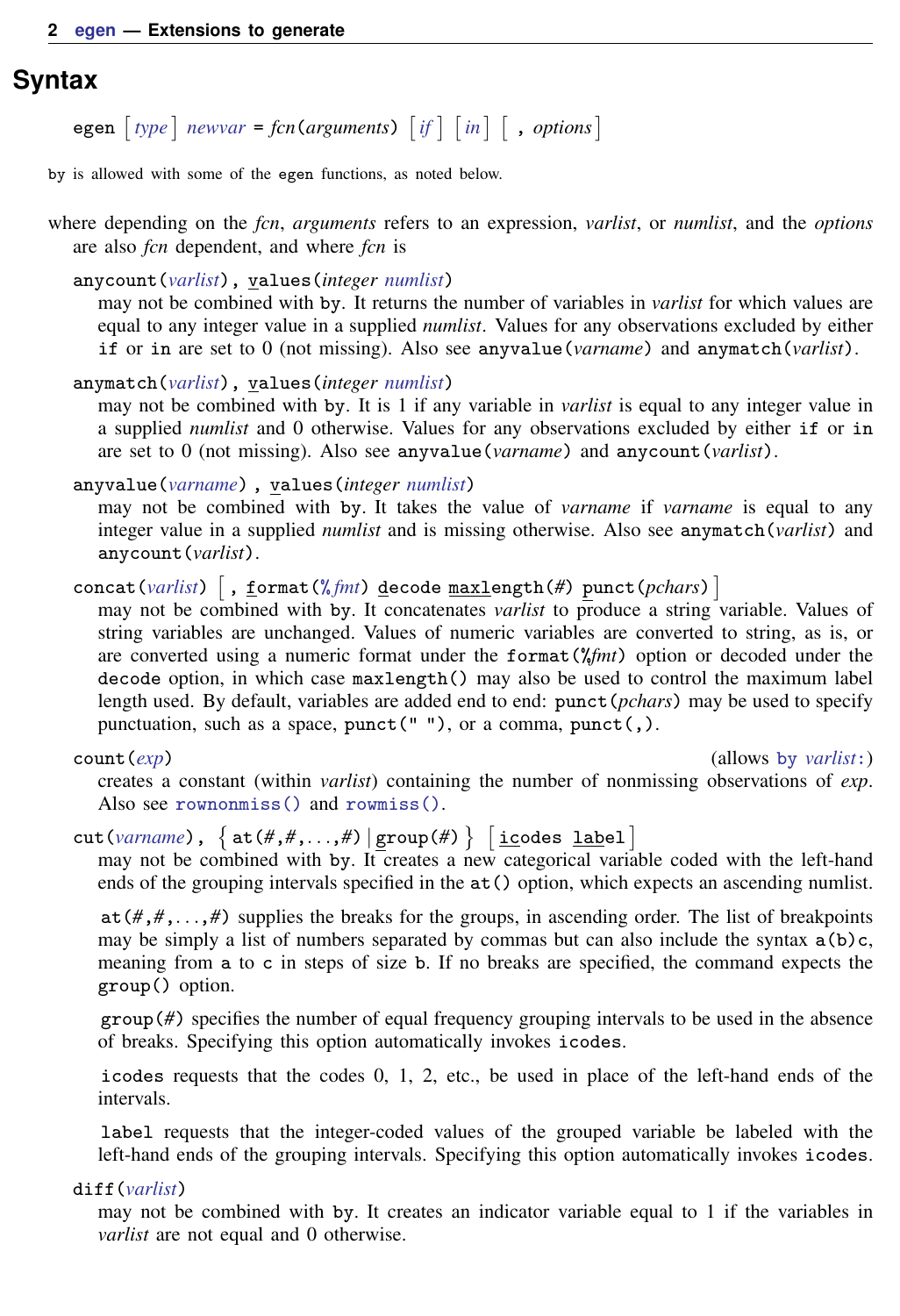ends(*strvar*) |, punct(*pchars*) <u>tr</u>im | head | last | tail | |

may not be combined with by. It gives the first "word" or head (with the head option), the last "word" (with the last option), or the remainder or tail (with the tail option) from string variable *strvar*.

head, last, and tail are determined by the occurrence of *pchars*, which is by default one space  $($ " " $)$ .

The head is whatever precedes the first occurrence of *pchars*, or the whole of the string if it does not occur. For example, the head of "frog toad" is "frog" and that of "frog" is "frog". With  $punct($ ,), the head of "frog,toad" is "frog".

The last word is whatever follows the last occurrence of *pchars* or is the whole of the string if a space does not occur. The last word of "frog toad newt" is "newt" and that of "frog" is "frog". With punct(,), the last word of "frog,toad" is "toad".

The remainder or tail is whatever follows the first occurrence of *pchars*, which will be the empty string "" if *pchars* does not occur. The tail of "frog toad newt" is "toad newt" and that of "frog" is "". With punct(,), the tail of "frog,toad" is "toad".

The trim option trims any leading or trailing spaces.

fill(*[numlist](http://www.stata.com/manuals14/u11.pdf#u11.1.8numlist)*)

may not be combined with by. It creates a variable of ascending or descending numbers or complex repeating patterns. *numlist* must contain at least two numbers and may be specified using standard *numlist* notation; see [U[\] 11.1.8 numlist](http://www.stata.com/manuals14/u11.pdf#u11.1.8numlist). if and in are not allowed with fill().

## <span id="page-2-2"></span>group(*[varlist](http://www.stata.com/manuals14/u11.pdf#u11.4varlists)*)  $\left[$  , <u>m</u>issing <u>l</u>abel lname(*name*) <u>t</u>runcate(*num*)  $\left[$

may not be combined with by. It creates one variable taking on values 1, 2, . . . for the groups formed by *varlist*. *varlist* may contain numeric variables, string variables, or a combination of the two. The order of the groups is that of the sort order of *varlist*. missing indicates that missing values in *varlist* (either . or "") are to be treated like any other value when assigning groups, instead of as missing values being assigned to the group missing. The label option returns integers from 1 up according to the distinct groups of *varlist* in sorted order. The integers are labeled with the values of *varlist* or the value labels, if they exist. lname() specifies the name to be given to the value label created to hold the labels; lname() implies label. The truncate() option truncates the values contributed to the label from each variable in *varlist* to the length specified by the integer argument *num*. The truncate option cannot be used without specifying the label option. The truncate option does not change the groups that are formed; it changes only their labels.

<span id="page-2-1"></span><span id="page-2-0"></span>

| iqr(exp)<br>creates a constant (within <i>varlist</i> ) containing the interquartile range of $exp$ . Also see pctile(). | (allows by <i>varlist</i> :) |
|--------------------------------------------------------------------------------------------------------------------------|------------------------------|
| kurt( <i>varname</i> )<br>returns the kurtosis (within <i>varlist</i> ) of <i>varname</i> .                              | (allows by <i>varlist</i> :) |
| mad(exp)<br>returns the median absolute deviation from the median (within <i>varlist</i> ) of <i>exp</i> .               | (allows by <i>varlist</i> :) |
| max( <i>exp</i> )<br>creates a constant (within <i>varlist</i> ) containing the maximum value of <i>exp</i> .            | (allows by <i>varlist</i> :) |
| mdev( <i>exp</i> )<br>returns the mean absolute deviation from the mean (within <i>varlist</i> ) of <i>exp</i> .         | (allows by <i>varlist</i> :) |
| mean(exp)<br>creates a constant (within <i>varlist</i> ) containing the mean of <i>exp</i> .                             | (allows by <i>varlist</i> :) |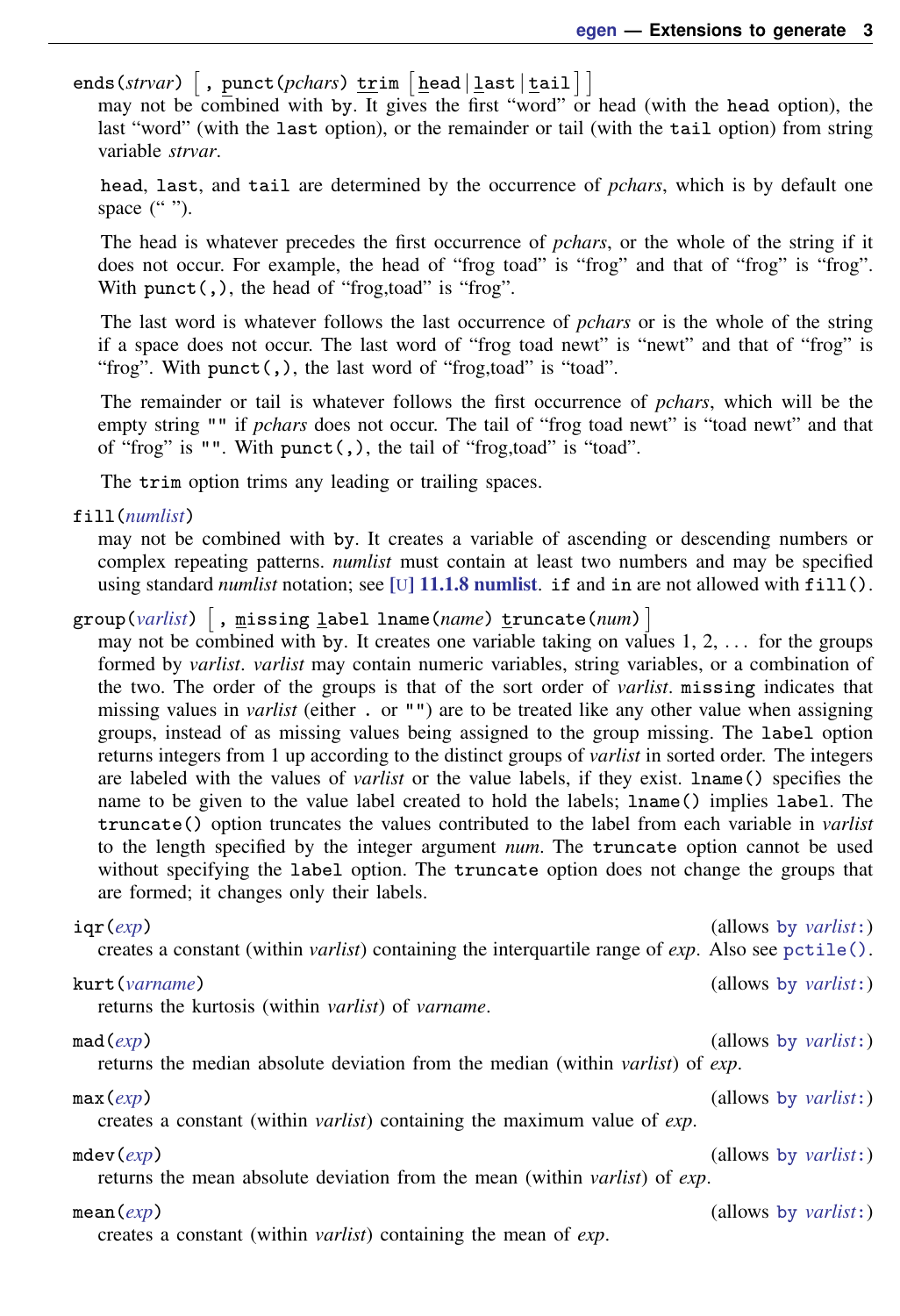median(*[exp](http://www.stata.com/manuals14/u13.pdf#u13Functionsandexpressions)*) (allows by *[varlist](http://www.stata.com/manuals14/u11.pdf#u11.1.2byvarlist)*:)

creates a constant (within *varlist*) containing the median of *exp*. Also see [pctile\(\)](#page-3-0).

min(*[exp](http://www.stata.com/manuals14/u13.pdf#u13Functionsandexpressions)*) (allows by *[varlist](http://www.stata.com/manuals14/u11.pdf#u11.1.2byvarlist)*:)

creates a constant (within *varlist*) containing the minimum value of *exp*.

mode(*[varname](http://www.stata.com/manuals14/u11.pdf#u11.3Namingconventions)*) - , minmode maxmode nummode(*integer*) missing (allows by *[varlist](http://www.stata.com/manuals14/u11.pdf#u11.1.2byvarlist)*:) produces the mode (within *varlist*) for *varname*, which may be numeric or string. The mode is the value occurring most frequently. If two or more modes exist or if *varname* contains all missing values, the mode produced will be a missing value. To avoid this, the minmode, maxmode, or nummode() option may be used to specify choices for selecting among the multiple modes, and the missing option will treat missing values as categories. minmode returns the lowest value, and maxmode returns the highest value. nummode(*#*) will return the *#*th mode, counting from the lowest up. Missing values are excluded from determination of the mode unless missing is specified. Even so, the value of the mode is recorded for observations for which the values of *varname* are missing unless they are explicitly excluded, that is, by if *varname* < . or if *varname* != "".

#### mtr(*year income*)

may not be combined with by. It returns the U.S. marginal income tax rate for a married couple with taxable income *income* in year *year*, where 1930 ≤ *year* ≤ 2016. *year* and *income* may be specified as variable names or constants; for example, mtr(1993 faminc), mtr(surveyyr 28000), or mtr(surveyyr faminc). A blank or comma may be used to separate *income* from *year*.

 $\mathtt{pc}(\mathit{exp})$  $\mathtt{pc}(\mathit{exp})$  $\mathtt{pc}(\mathit{exp})$   $[$  ,  $\mathtt{prop}]$ 

(allows by *[varlist](http://www.stata.com/manuals14/u11.pdf#u11.1.2byvarlist)*:)

returns *exp* (within *varlist*) scaled to be a percentage of the total, between 0 and 100. The prop option returns *exp* scaled to be a proportion of the total, between 0 and 1.

<span id="page-3-0"></span> $\textnormal{pctile}(\textnormal{\textit{exp}})\, \bigm[\, , \, \textnormal{p}(\textnormal{\textit{\#}})\, \bigm]\,$  $\textnormal{pctile}(\textnormal{\textit{exp}})\, \bigm[\, , \, \textnormal{p}(\textnormal{\textit{\#}})\, \bigm]\,$  $\textnormal{pctile}(\textnormal{\textit{exp}})\, \bigm[\, , \, \textnormal{p}(\textnormal{\textit{\#}})\, \bigm]\,$ 

(allows by *[varlist](http://www.stata.com/manuals14/u11.pdf#u11.1.2byvarlist)*:) creates a constant (within *varlist*) containing the *#*th percentile of *exp*. If p(*#*) is not specified, 50 is assumed, meaning medians. Also see [median\(\)](#page-2-0).

 $\texttt{rank}(\textit{exp}) \, \, \big\vert \, , \, \underline{\texttt{field}} \, \vert \, \underline{\texttt{track}} \, \vert \, \underline{\texttt{unique}} \, \big\vert$  $\texttt{rank}(\textit{exp}) \, \, \big\vert \, , \, \underline{\texttt{field}} \, \vert \, \underline{\texttt{track}} \, \vert \, \underline{\texttt{unique}} \, \big\vert$  $\texttt{rank}(\textit{exp}) \, \, \big\vert \, , \, \underline{\texttt{field}} \, \vert \, \underline{\texttt{track}} \, \vert \, \underline{\texttt{unique}} \, \big\vert$ 

(allows by *[varlist](http://www.stata.com/manuals14/u11.pdf#u11.1.2byvarlist)*:) creates ranks (within *varlist*) of *exp*; by default, equal observations are assigned the average rank. The field option calculates the field rank of *exp*: the highest value is ranked 1, and there is no correction for ties. That is, the field rank is  $1 +$  the number of values that are higher. The track option calculates the track rank of *exp*: the lowest value is ranked 1, and there is no correction for ties. That is, the track rank is  $1 +$  the number of values that are lower. The unique option calculates the unique rank of *exp*: values are ranked 1, . . . , #, and values and ties are broken arbitrarily. Two values that are tied for second are ranked 2 and 3.

#### rowfirst(*[varlist](http://www.stata.com/manuals14/u11.pdf#u11.4varlists)*)

may not be combined with by. It gives the first nonmissing value in *varlist* for each observation (row). If all values in *varlist* are missing for an observation, *[newvar](http://www.stata.com/manuals14/u11.pdf#u11.3Namingconventions)* is set to missing.

rowlast(*[varlist](http://www.stata.com/manuals14/u11.pdf#u11.4varlists)*)

may not be combined with by. It gives the last nonmissing value in *varlist* for each observation (row). If all values in *varlist* are missing for an observation, *[newvar](http://www.stata.com/manuals14/u11.pdf#u11.3Namingconventions)* is set to missing.

#### rowmax(*[varlist](http://www.stata.com/manuals14/u11.pdf#u11.4varlists)*)

may not be combined with by. It gives the maximum value (ignoring missing values) in *varlist* for each observation (row). If all values in *varlist* are missing for an observation, *[newvar](http://www.stata.com/manuals14/u11.pdf#u11.3Namingconventions)* is set to missing.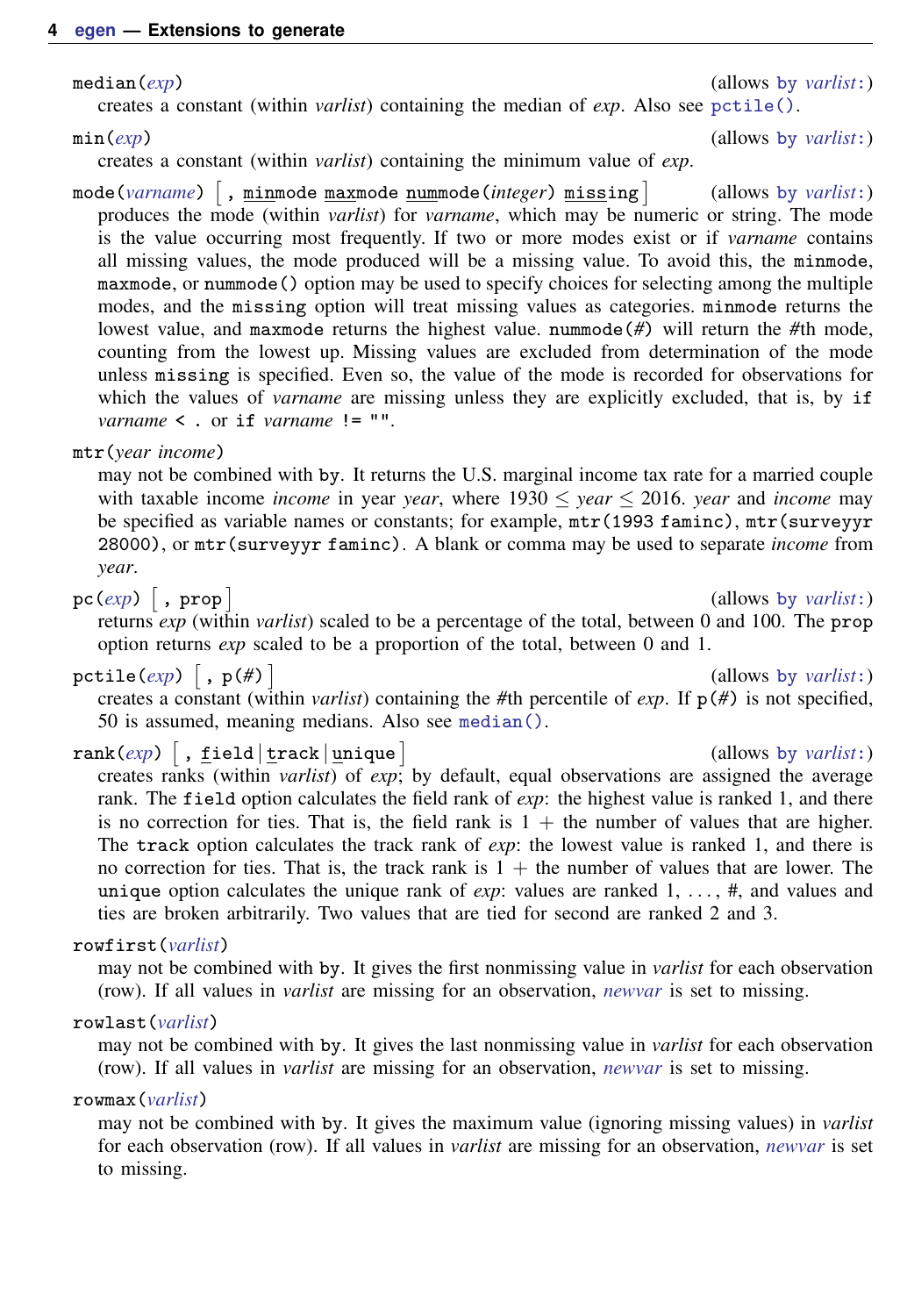#### rowmean(*[varlist](http://www.stata.com/manuals14/u11.pdf#u11.4varlists)*)

may not be combined with by. It creates the (row) means of the variables in *varlist*, ignoring missing values; for example, if three variables are specified and, in some observations, one of the variables is missing, in those observations *[newvar](http://www.stata.com/manuals14/u11.pdf#u11.3Namingconventions)* will contain the mean of the two variables that do exist. Other observations will contain the mean of all three variables. Where none of the variables exist, *newvar* is set to missing.

#### <span id="page-4-3"></span>rowmedian(*[varlist](http://www.stata.com/manuals14/u11.pdf#u11.4varlists)*)

may not be combined with by. It gives the (row) median of the variables in *varlist*, ignoring missing values. If all variables in *varlist* are missing for an observation, *[newvar](http://www.stata.com/manuals14/u11.pdf#u11.3Namingconventions)* is set to missing in that observation. Also see [rowpctile\(\)](#page-4-2).

#### rowmin(*[varlist](http://www.stata.com/manuals14/u11.pdf#u11.4varlists)*)

may not be combined with by. It gives the minimum value in *varlist* for each observation (row). If all values in *varlist* are missing for an observation, *[newvar](http://www.stata.com/manuals14/u11.pdf#u11.3Namingconventions)* is set to missing.

#### <span id="page-4-1"></span>rowmiss(*[varlist](http://www.stata.com/manuals14/u11.pdf#u11.4varlists)*)

may not be combined with by. It gives the number of missing values in *varlist* for each observation (row).

# <span id="page-4-0"></span>rownonmiss(*[varlist](http://www.stata.com/manuals14/u11.pdf#u11.4varlists)*)  $[$  , <u>s</u>trok  $]$

may not be combined with by. It gives the number of nonmissing values in *varlist* for each observation (row)—this is the value used by rowmean() for the denominator in the mean calculation.

String variables may not be specified unless the strok option is also specified. If strok is specified, string variables will be counted as containing missing values when they contain "". Numeric variables will be counted as containing missing when their value is " $>$ ".

# <span id="page-4-2"></span>rowpctile( $\mathit{variable}($

may not be combined with by. It gives the *#*th percentile of the variables in *varlist*, ignoring missing values. If all variables in *varlist* are missing for an observation, *[newvar](http://www.stata.com/manuals14/u11.pdf#u11.3Namingconventions)* is set to missing in that observation. If  $p()$  is not specified,  $p(50)$  is assumed, meaning medians. Also see [rowmedian\(\)](#page-4-3).

#### rowsd(*[varlist](http://www.stata.com/manuals14/u11.pdf#u11.4varlists)*)

may not be combined with by. It creates the (row) standard deviations of the variables in *varlist*, ignoring missing values.

## $\texttt{rowtotal}(\textit{varlist})$  $\texttt{rowtotal}(\textit{varlist})$  $\texttt{rowtotal}(\textit{varlist})$   $\big\lceil$  ,  $\texttt{\underline{m}issing}\big\rceil$

may not be combined with by. It creates the (row) sum of the variables in *varlist*, treating missing values as 0. If missing is specified and all values in *varlist* are missing for an observation, *[newvar](http://www.stata.com/manuals14/u11.pdf#u11.3Namingconventions)* is set to missing.

sd(*[exp](http://www.stata.com/manuals14/u13.pdf#u13Functionsandexpressions)*) (allows by *[varlist](http://www.stata.com/manuals14/u11.pdf#u11.1.2byvarlist)*:)

creates a constant (within *varlist*) containing the standard deviation of *exp*. Also see [mean\(\)](#page-2-1).

seq()  $\lceil$ , <u>f</u>rom(#) <u>t</u>o(#) <u>b</u>lock(#)  $\rceil$ (allows by *[varlist](http://www.stata.com/manuals14/u11.pdf#u11.1.2byvarlist)*:) returns integer sequences. Values start from from() (default 1) and increase to to() (the default is the maximum number of values) in blocks (default size 1). If to() is less than the maximum number, sequences restart at from(). Numbering may also be separate within groups defined by *varlist* or decreasing if to() is less than from(). Sequences depend on the sort order of observations, following three rules: 1) observations excluded by if or in are not counted; 2) observations are sorted by *varlist*, if specified; and 3) otherwise, the order is that when called. No *arguments* are specified.

returns the skewness (within *varlist*) of *varname*.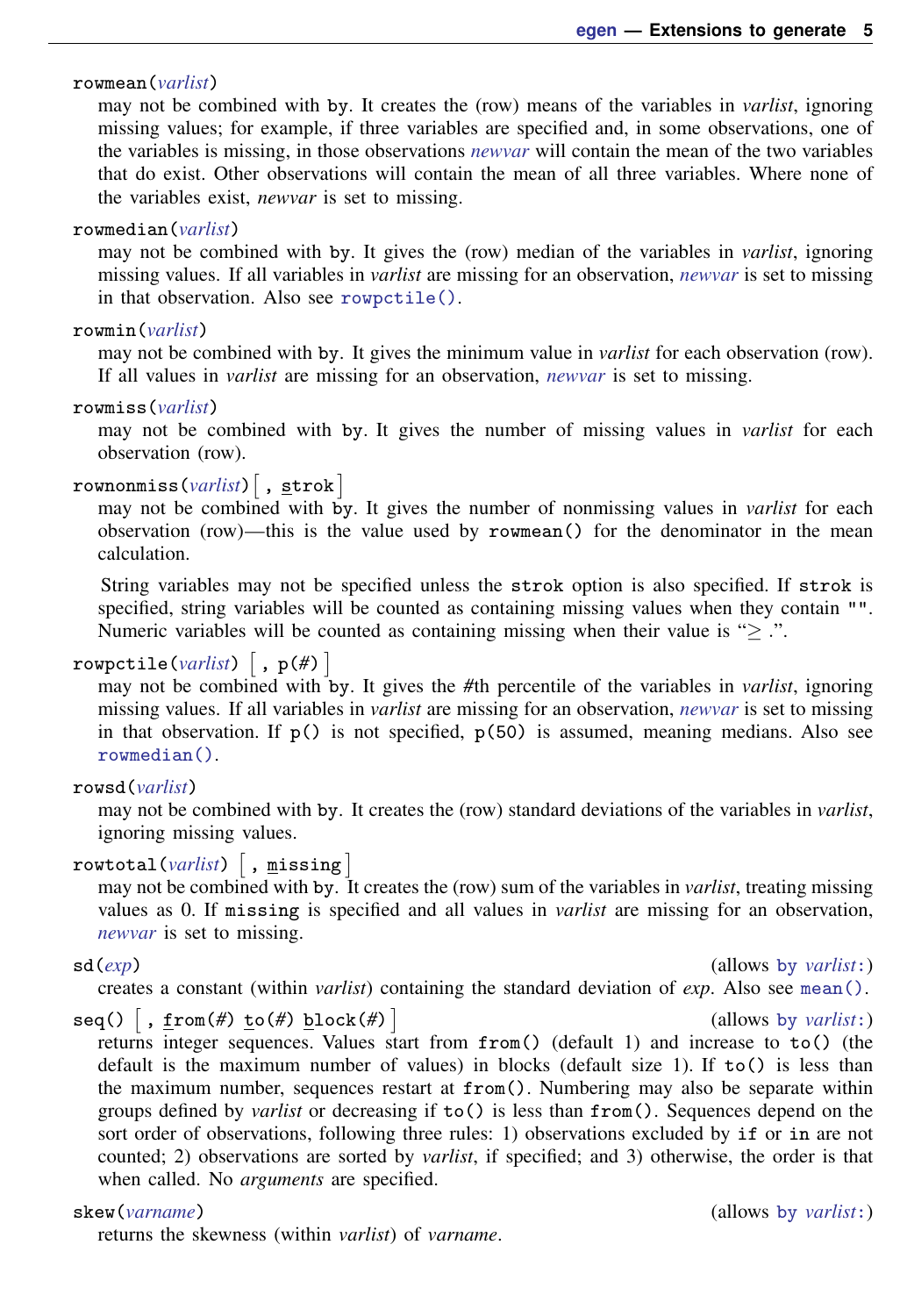#### std $(exp)$  $(exp)$  $(exp)$   $[$ , mean $(\#)$  std $(\#)$   $]$

may not be combined with by. It creates the standardized values of *exp*. The options specify the desired mean and standard deviation. The default is mean(0) and std(1), producing a variable with mean 0 and standard deviation 1.

## $\texttt{tag}(varlist)$  $\texttt{tag}(varlist)$  $\texttt{tag}(varlist)$   $\big\lceil$  ,  $\texttt{\underline{m}}$  issing  $\big\rceil$

may not be combined with by. It tags just 1 observation in each distinct group defined by *varlist*. When all observations in a group have the same value for a summary variable calculated for the group, it will be sufficient to use just one value for many purposes. The result will be 1 if the observation is tagged and never missing, and 0 otherwise. Values for any observations excluded by either if or in are set to  $0$  (not missing). Hence, if tag is the variable produced by egen tag = tag(*varlist*), the idiom if tag is always safe. missing specifies that missing values of *varlist* may be included.

```
exp}) \big\lceil , \texttt{missing} \big\rceil
```
creates a constant (within *varlist*) containing the sum of *exp* treating missing as 0. If missing is specified and all values in *exp* are missing, *[newvar](http://www.stata.com/manuals14/u11.pdf#u11.3Namingconventions)* is set to missing. Also see [mean\(\)](#page-2-1).

# <span id="page-5-0"></span>**Remarks and examples [stata.com](http://stata.com)**

(allows by *[varlist](http://www.stata.com/manuals14/u11.pdf#u11.1.2byvarlist)*:)

Remarks are presented under the following headings:

[Summary statistics](#page-5-1) [Generating patterns](#page-7-0) [Marking differences among variables](#page-10-0) [Ranks](#page-10-1) [Standardized variables](#page-11-0) [Row functions](#page-12-0) [Categorical and integer variables](#page-14-0) [String variables](#page-16-0) [U.S. marginal income tax rate](#page-18-0)

<span id="page-5-1"></span>See [Mitchell](#page-20-1) [\(2010\)](#page-20-1) for numerous examples using egen.

## **Summary statistics**

The functions  $count(), iqr(), kurt(), mad(), max(), mdev(), mean(), median(), min(),$ mode(), pc(), pctile(), sd(), skew(), and total() create variables containing summary statistics. These functions take a by . . . : prefix and, if specified, calculate the summary statistics within each by-group.

 $\triangleright$  Example 1: Without the by prefix

Without the by prefix, the result produced by these functions is a constant for every observation in the data. For instance, we have data on cholesterol levels (chol) and wish to have a variable that, for each patient, records the deviation from the average across all patients:

- . use http://www.stata-press.com/data/r14/egenxmpl
- . egen  $avg = mean(chol)$
- . generate deviation =  $chol avg$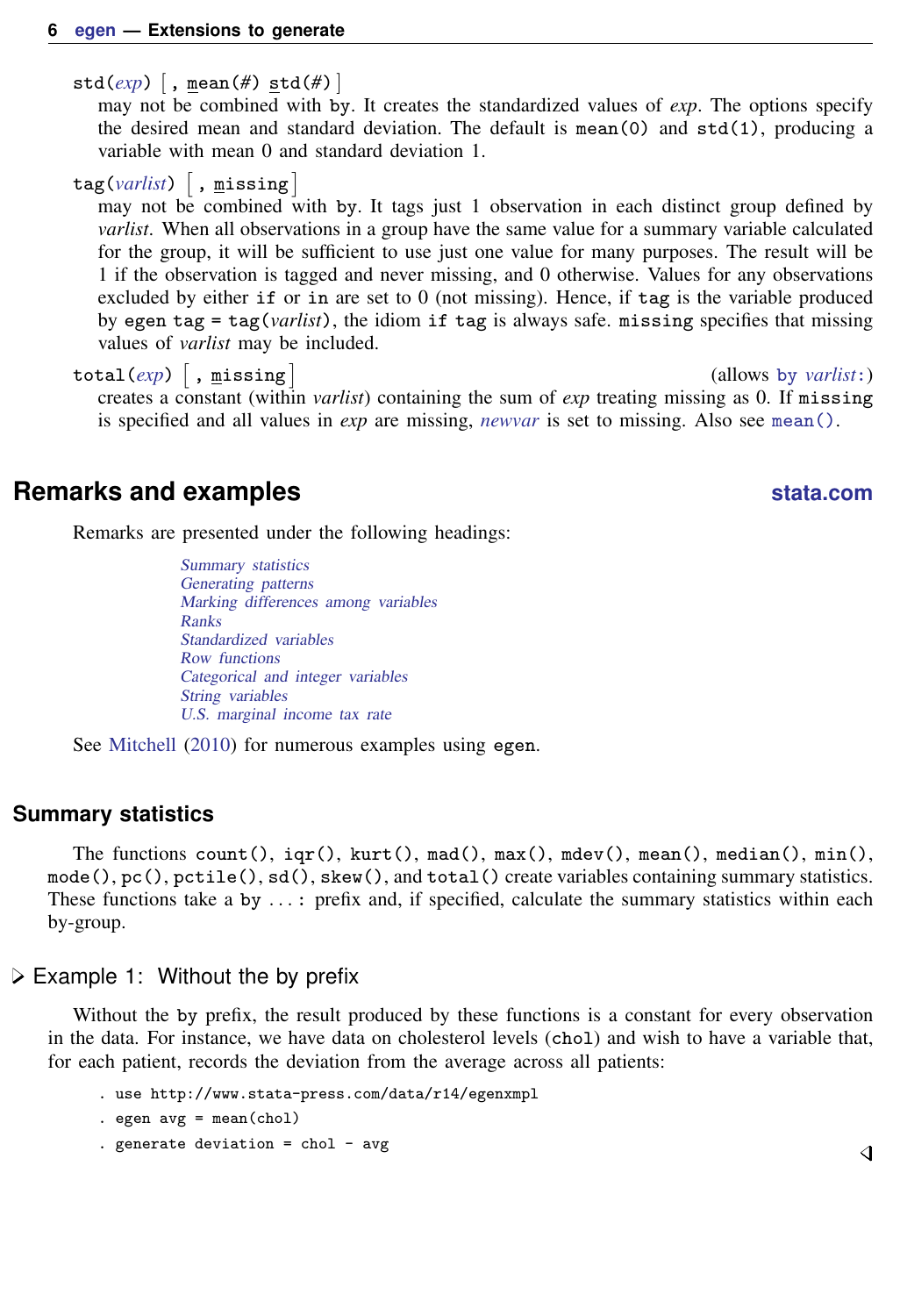#### $\triangleright$  Example 2: With the by prefix

These functions are most useful when the by prefix is specified. For instance, assume that our dataset includes dcode, a hospital–patient diagnostic code, and los, the number of days that the patient remained in the hospital. We wish to obtain the deviation in length of stay from the median for all patients having the same diagnostic code:

```
. use http://www.stata-press.com/data/r14/egenxmpl2, clear
```

```
. by dcode, sort: egen medstay = median(los)
```
. generate deltalos = los - medstay

## □ Technical note

Distinguish carefully between Stata's sum() function and egen's total() function. Stata's sum() function creates the running sum, whereas egen's total() function creates a constant equal to the overall sum; for example,

```
. clear
. set obs 5
number of observations (_N) was 0, now 5
. generate a = n. generate sum1=sum(a)
. egen sum2=total(a)
. list
     a sum1 sum2
 1. 1 1 15
 2. 2 3 15
 3. 3 6 15
 4. 4 10 15
 5. 5 15 15
```
 $\Box$ 

◁

## □ Technical note

The definitions and formulas used by these functions are the same as those used by summarize; see  $[R]$  [summarize](http://www.stata.com/manuals14/rsummarize.pdf#rsummarize). For comparison with summarize, mean() and  $sd($ ) correspond to the mean and standard deviation, total() is the numerator of the mean, and count() is its denominator,  $min()$ and max() correspond to the minimum and maximum. median()—or, equally well, pctile() with  $p(50)$ —is the median. pctile() with  $p(5)$  refers to the fifth percentile, and so on. iqr() is the difference between the 75th and 25th percentiles.  $\Box$ 

The mode is the most common value of a dataset, whether it contains numeric or string variables. It is perhaps most useful for categorical variables (whether defined by integers or strings) or for other integer-valued values, but mode() can be applied to variables of any type. Nevertheless, the modes of continuous (or nearly continuous) variables are perhaps better estimated either from inspection of a graph of a frequency distribution or from the results of some density estimation (see  $[R]$  [kdensity](http://www.stata.com/manuals14/rkdensity.pdf#rkdensity)).

Missing values need special attention. It is possible that missing is the most common value in a variable (whether missing is defined by the period  $[ . ]$  or extended missing values  $[ .a, .b, \ldots, .z]$ for numeric variables or the empty string [""] for string variables). However, missing values are by default excluded from determination of modes. If you wish to include them, use the missing option.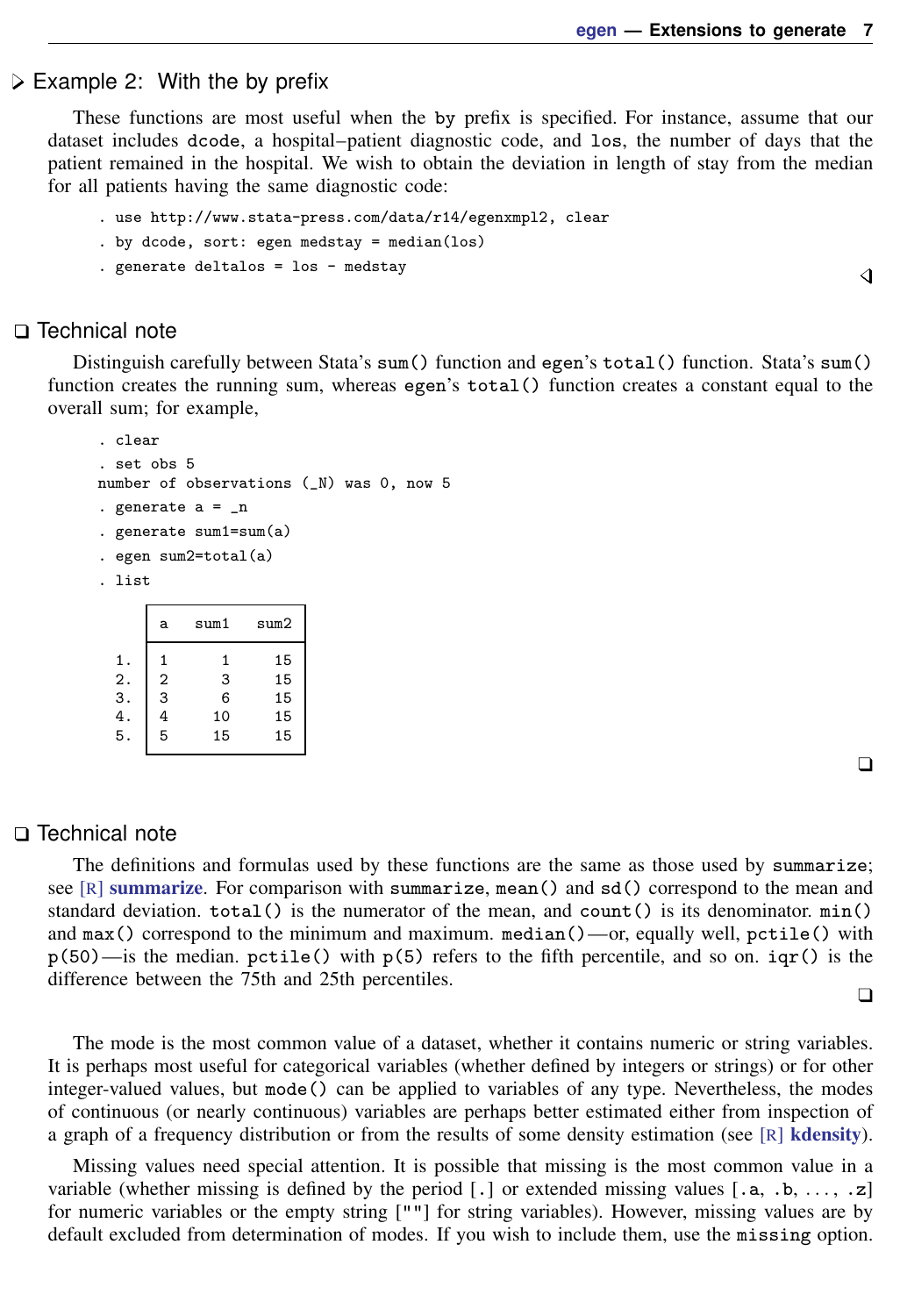In contrast, egen mode = mode(*varname*) allows the generation of nonmissing modes for observations for which *varname* is missing. This allows use of the mode as one simple means of imputing categorical variables. If you want the mode to be missing whenever *varname* is missing, you can specify if *varname* < . or if *varname* != "" or, most generally, if !missing(*varname*).

mad() and mdev() produce alternative measures of spread. The median absolute deviation from the median and even the mean deviation will both be more resistant than the standard deviation to heavy tails or outliers, in particular from distributions with heavier tails than the normal or Gaussian. The first measure was named the MAD by [Andrews et al.](#page-19-3) [\(1972\)](#page-19-3) but was already known to K. F. Gauss in 1816, according to [Hampel et al.](#page-20-2) ([1986](#page-20-2)). For more historical and statistical details, see [David](#page-20-3) ([1998\)](#page-20-3) and [Wilcox](#page-20-4) ([2003,](#page-20-4) 72–73).

## <span id="page-7-0"></span>**Generating patterns**

To create a sequence of numbers, simply "show" the fill() function how the sequence should look. It must be a linear progression to produce the expected results. Stata does not understand geometric progressions. To produce repeating patterns, you present fill() with the pattern twice in the *numlist*.

Example 3: Sequences produced by fill( )

Here are some examples of ascending and descending sequences produced by  $fill()$ :

```
. clear
. set obs 12
number of observations (_N) was 0, now 12
. egen i=fill(1 2). egen w=fill(100 99)
. egen x=fill(22 17)
. egen y=fill(1 1 2 2)
. egen z=fill(8 8 8 7 7 7)
. list, sep(4)
```

|     | i  | W   | х              | y              | z              |
|-----|----|-----|----------------|----------------|----------------|
| 1.  | 1  | 100 | 22             | 1              | 8              |
| 2.  | 2  | 99  | 17             | 1              | 8              |
| 3.  | 3  | 98  | 12             | 2              | 8              |
| 4.  | 4  | 97  | 7              | $\overline{2}$ | $\overline{7}$ |
| 5.  | 5  | 96  | $\overline{2}$ | 3              | 7              |
| 6.  | 6  | 95  | -3             | 3              | 7              |
| 7.  | 7  | 94  | $-8$           | 4              | 6              |
| 8.  | 8  | 93  | $-13$          | 4              | 6              |
| 9.  | 9  | 92  | $-18$          | 5              | 6              |
| 10. | 10 | 91  | $-23$          | 5              | 5              |
| 11. | 11 | 90  | $-28$          | 6              | 5              |
| 12. | 12 | 89  | $-33$          | 6              | 5              |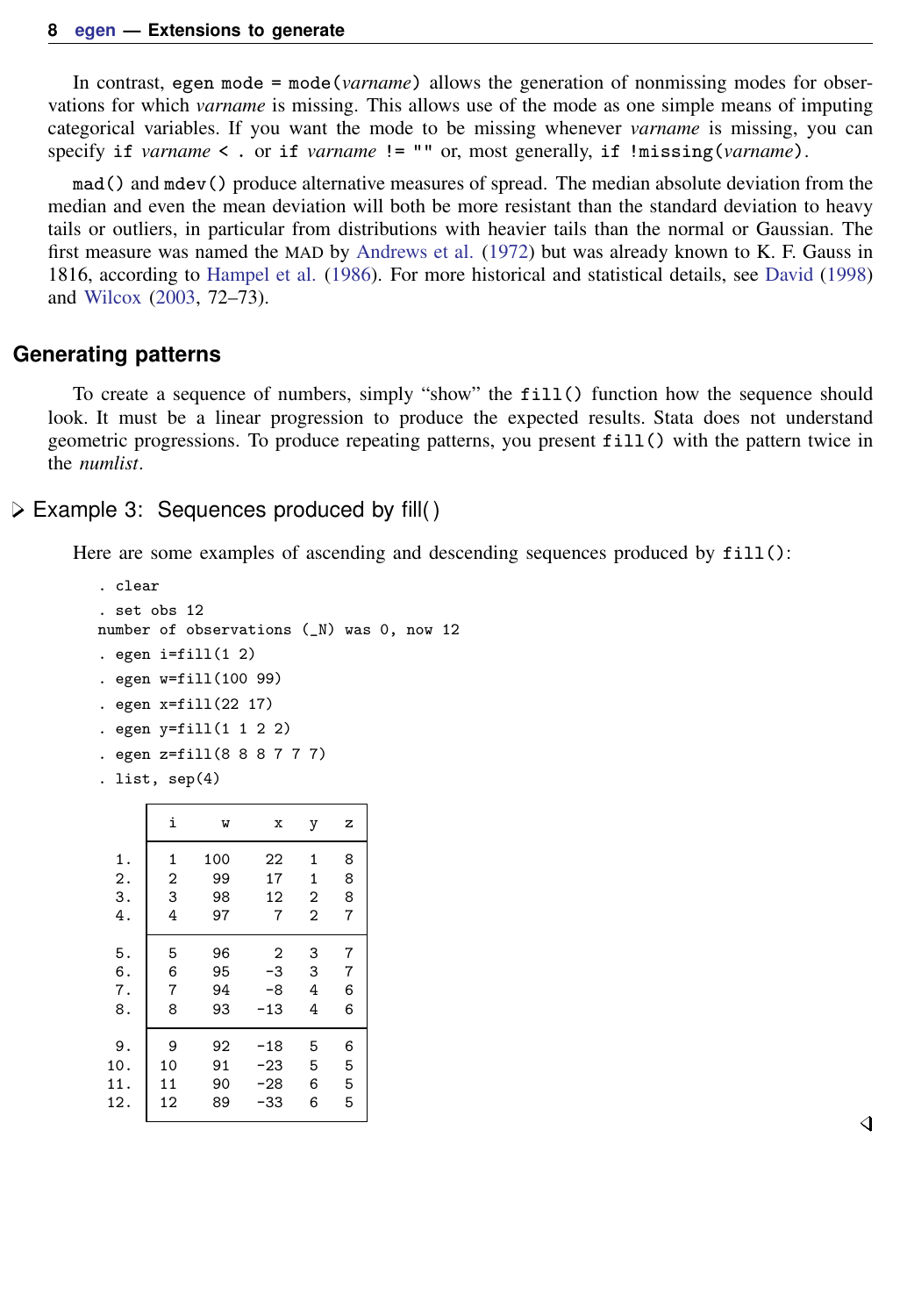$\triangleright$  Example 4: Patterns produced by fill()

Here are examples of patterns produced by  $fill()$ :

```
. clear
. set obs 12
number of observations (_N) was 0, now 12
. egen a=fill(0 0 1 0 0 1)
. egen b=fill(1 3 8 1 3 8)
. egen c=fill(-3(3)6 -3(3)6)
. egen d=fill(10 20 to 50 10 20 to 50)
. list, sep(4)
```

|     | а | b            | c  | d  |
|-----|---|--------------|----|----|
| 1.  | 0 | 1            | -3 | 10 |
| 2.  | 0 | 3            | 0  | 20 |
| 3.  | 1 | 8            | 3  | 30 |
| 4.  | 0 | $\mathbf{1}$ | 6  | 40 |
| 5.  | 0 | 3            | .ვ | 50 |
| 6.  | 1 | 8            | 0  | 10 |
| 7.  | 0 | 1            | 3  | 20 |
| 8.  | O | 3            | 6  | 30 |
| 9.  | 1 | 8            | -3 | 40 |
| 10. | 0 | 1            | 0  | 50 |
| 11. | 0 | 3            | 3  | 10 |
| 12. | 1 | 8            | 6  | 20 |

Example 5: seq( )

seq() creates a new variable containing one or more sequences of integers. It is useful mainly for quickly creating observation identifiers or automatically numbering levels of factors or categorical variables.

```
. clear
. set obs 12
```
In the simplest case,

```
. egen a = seq()
```
is just equivalent to the common idiom

. generate a = \_n

a may also be obtained from

. range a 1 N

(the actual value of  $_N$  may also be used).

In more complicated cases, seq() with option calls is equivalent to calls to the versatile functions int and mod.

. egen  $b = seq()$ ,  $b(2)$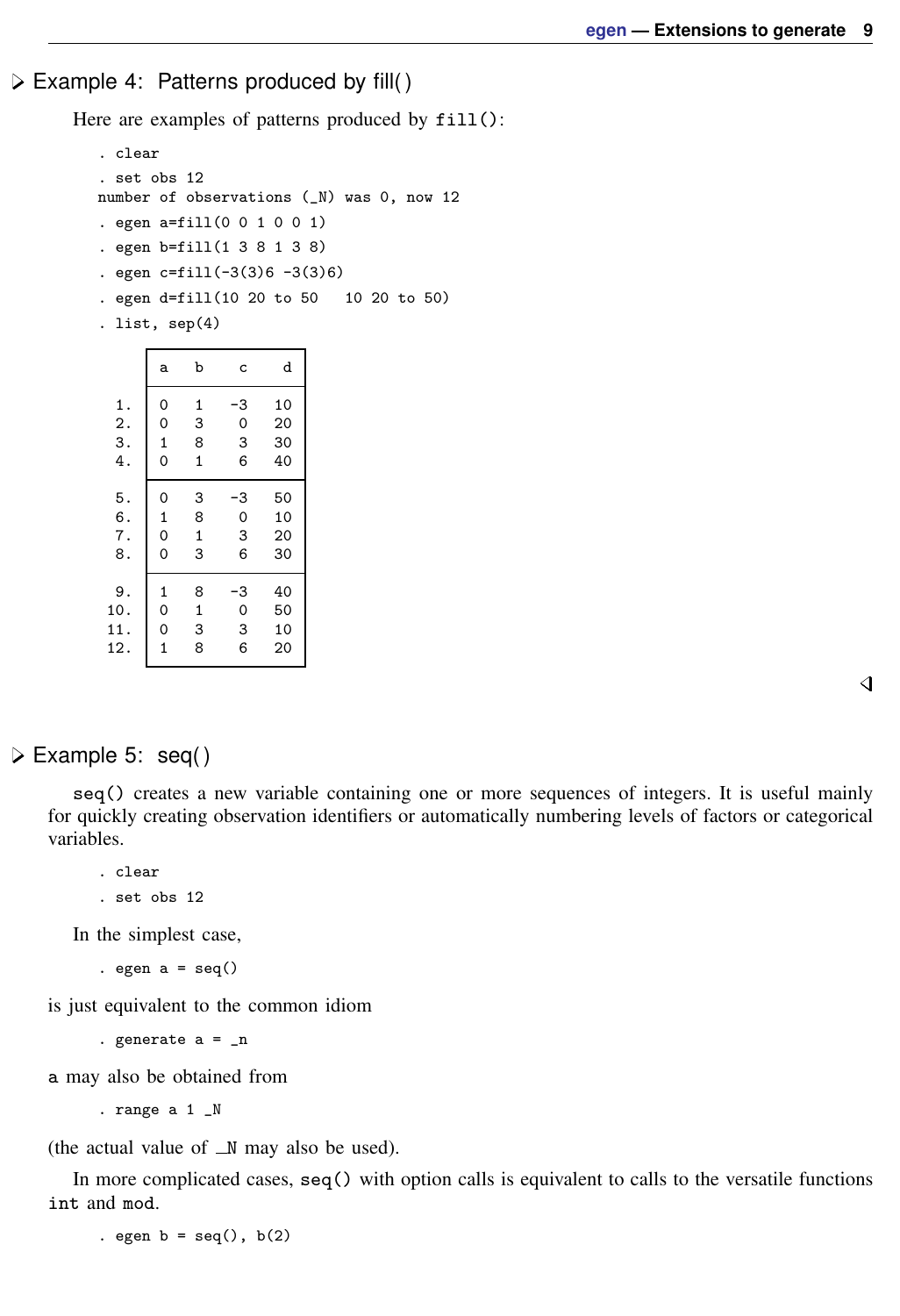produces integers in blocks of 2, whereas

. egen  $c = seq()$ ,  $t(6)$ 

restarts the sequence after 6 is reached.

. egen  $d = \text{seq}()$ ,  $f(10)$   $t(12)$ 

shows that sequences may start with integers other than 1, and

. egen e = seq(),  $f(3) t(1)$ 

shows that they may decrease.

The results of these commands are shown by

. list, sep(4)

|               | a              | b              | с              | d  | e              |
|---------------|----------------|----------------|----------------|----|----------------|
| 1.            | 1              | 1              | 1              | 10 | 3              |
| $\mathbf 2$ . | $\overline{a}$ | $\mathbf 1$    | 2              | 11 | $\overline{a}$ |
| З.            | 3              | 2              | 3              | 12 | $\mathbf 1$    |
| 4.            | 4              | $\overline{2}$ | 4              | 10 | 3              |
| 5.            | 5              | 3              | 5              | 11 | 2              |
| 6.            | 6              | 3              | 6              | 12 | $\mathbf 1$    |
| 7.            | 7              | 4              | $\mathbf{1}$   | 10 | 3              |
| 8.            | 8              | 4              | $\overline{2}$ | 11 | $\overline{2}$ |
| 9.            | 9              | 5              | 3              | 12 | 1              |
| 10.           | 10             | 5              | 4              | 10 | 3              |
| 11.           | 11             | 6              | 5              | 11 | $\overline{a}$ |
| 12.           | 12             | 6              | 6              | 12 | $\mathbf{1}$   |

All of these sequences could have been generated in one line with generate and with the use of the int and mod functions. The variables b through e are obtained with

. gen  $b = 1 + int((-n - 1)/2)$ . gen  $c = 1 + mod(2n - 1, 6)$ . gen  $d = 10 + mod(\boxed{n - 1, 3})$ . gen  $e = 3 - mod(_{n} - 1, 3)$ 

Nevertheless, seq() may save users from puzzling out such solutions or from typing in the needed values.

In general, the sequences produced depend on the sort order of observations, following three rules:

- 1. observations excluded by if or in are not counted;
- 2. observations are sorted by *varlist*, if specified; and
- 3. otherwise, the order is that specified when seq() is called.

 $\triangleleft$ 

The fill() and seq() functions are alternatives. In essence, fill() requires a minimal example that indicates the kind of sequence required, whereas seq() requires that the rule be specified through options. There are sequences that fill() can produce that seq() cannot, and vice versa. fill() cannot be combined with if or in, in contrast to seq(), which can.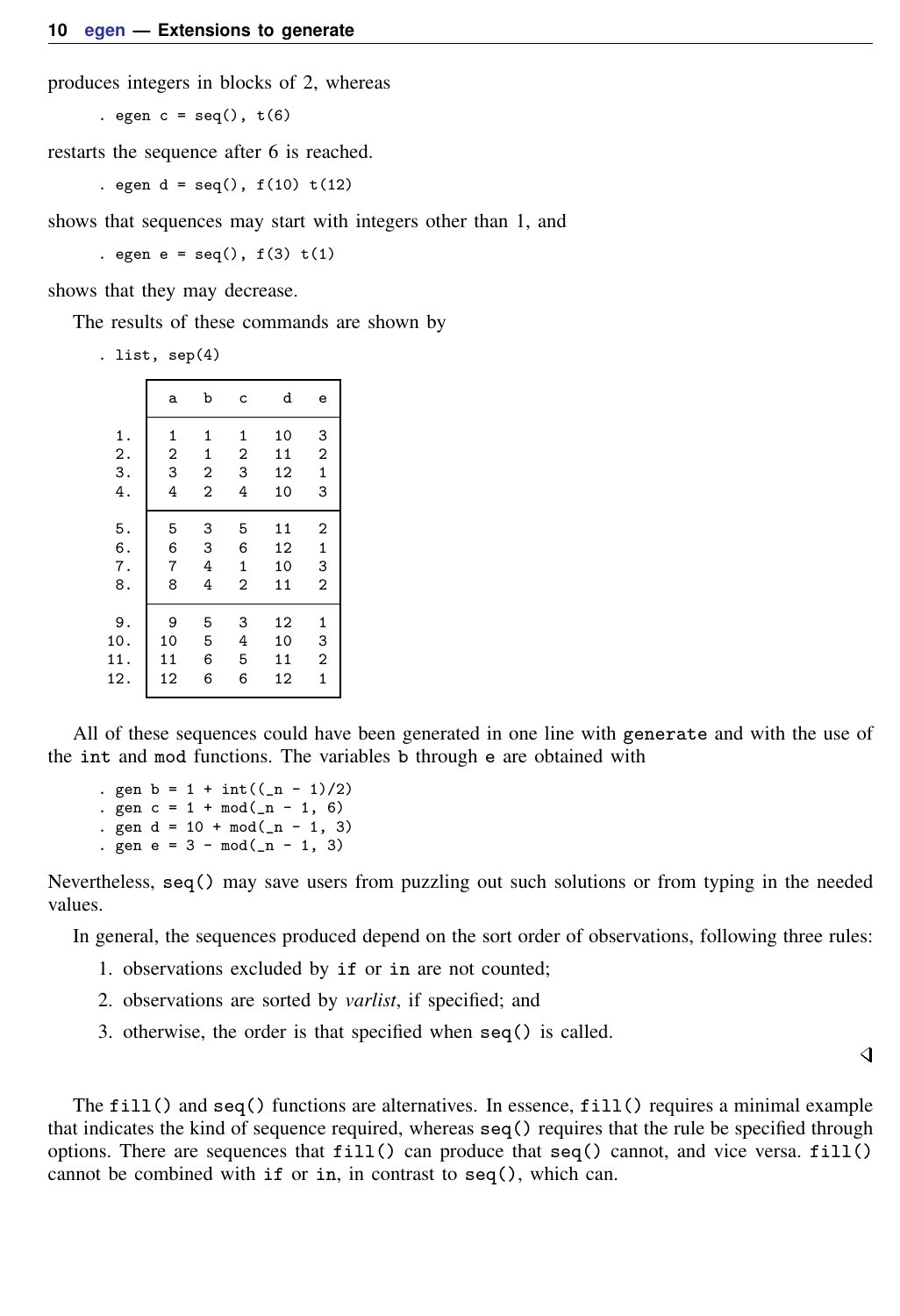## <span id="page-10-0"></span>**Marking differences among variables**

 $\triangleright$  Example 6: diff()

We have three measures of respondents' income obtained from different sources. We wish to create the variable differ equal to 1 for disagreements:

- . use http://www.stata-press.com/data/r14/egenxmpl3, clear
- . egen byte differ =  $diff(inc*)$
- . list if differ==1

|      | inc1   | inc2   | inc3   | id  | differ |
|------|--------|--------|--------|-----|--------|
| 10.  | 42,491 | 41,491 | 41,491 | 110 | 1      |
| 11.  | 26,075 | 25,075 | 25,075 | 111 | 1      |
| 12.  | 26,283 | 25,283 | 25,283 | 112 | 1      |
| 78.  | 41,780 | 41,780 | 41,880 | 178 | 1      |
| 100. | 25,687 | 26,687 | 25,687 | 200 | 1      |
| 101. | 25,359 | 26,359 | 25,359 | 201 | 1      |
| 102. | 25,969 | 26,969 | 25,969 | 202 | 1      |
| 103. | 25,339 | 26,339 | 25,339 | 203 | 1      |
| 104. | 25,296 | 26,296 | 25,296 | 204 | 1      |
| 105. | 41,800 | 41,000 | 41,000 | 205 | 1      |
| 134. | 26,233 | 26,233 | 26,133 | 234 | 1      |

<span id="page-10-1"></span>Rather than typing diff(inc\*), we could have typed diff(inc1 inc2 inc3).

## **Ranks**

## Example 7: rank( )

Most applications of rank() will be to one variable, but the argument *exp* can be more general, namely, an expression. In particular, rank(-*varname*) reverses ranks from those obtained by rank(*varname*).

The default ranking and those obtained by using one of the track, field, and unique options differ principally in their treatment of ties. The default is to assign the same rank to tied values such that the sum of the ranks is preserved. The track option assigns the same rank but resembles the convention in track events; thus, if one person had the lowest time and three persons tied for second-lowest time, their ranks would be  $1, 2, 2$ , and  $2$ , and the next person(s) would have rank  $5$ . The field option acts similarly except that the highest is assigned rank 1, as in field events in which the greatest distance or height wins. The unique option breaks ties arbitrarily: its most obvious use is assigning ranks for a graph of ordered values. See also [group\(\)](#page-2-2) for another kind of "ranking".

```
. use http://www.stata-press.com/data/r14/auto, clear
(1978 Automobile Data)
. keep in 1/10
(64 observations deleted)
. egen rank = rank(mpg). egen rank_r = rank(-mpg). egen rank_f = rank(mpg), field
```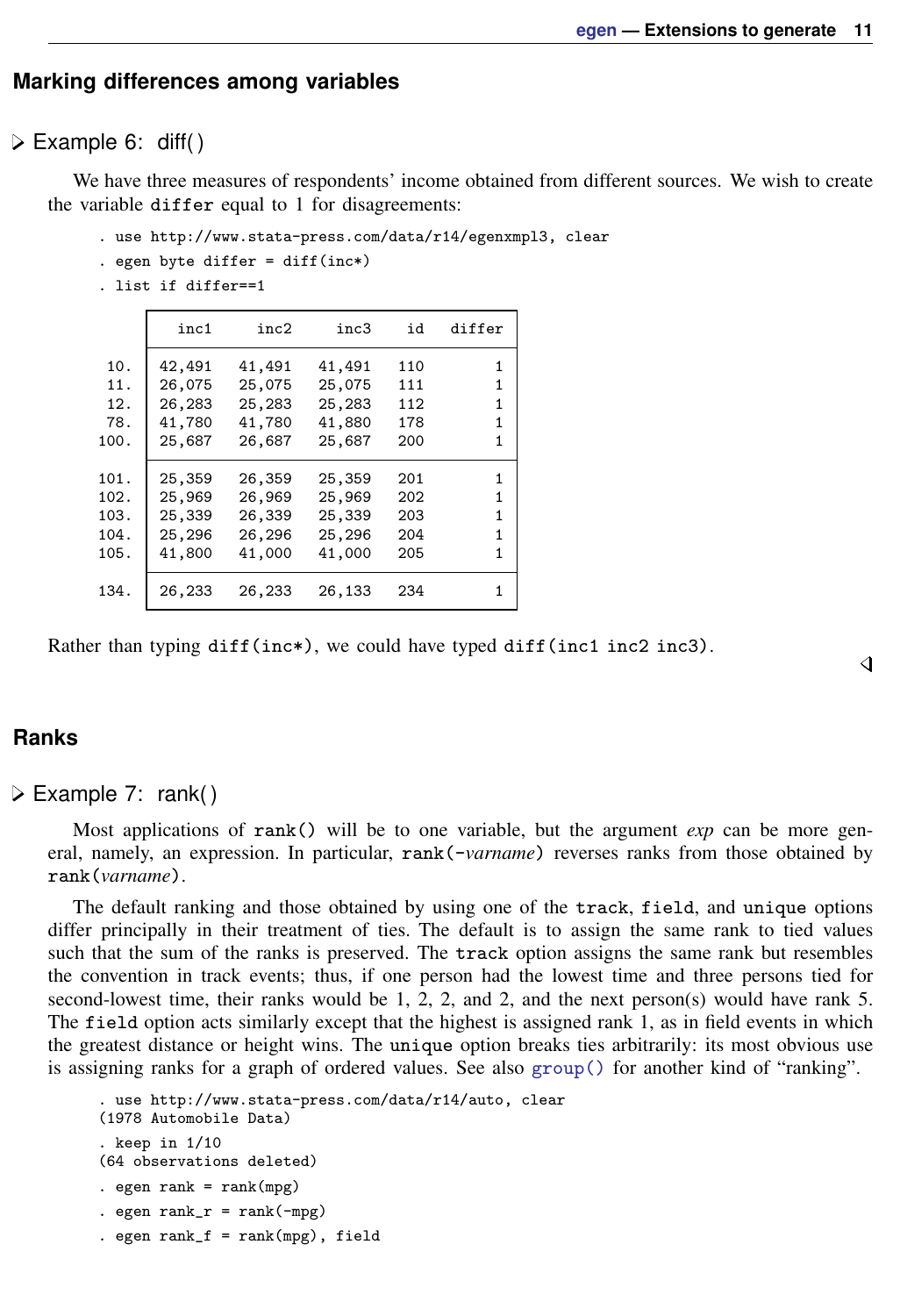- . egen  $rank_t = rank(mpg)$ ,  $track$
- . egen rank\_u = rank(mpg), unique
- . egen rank\_ur = rank(-mpg), unique
- . sort rank\_u
- . list mpg rank\*

|     | mpg | rank | $rank_r$ | $rank_f$       | $rank_t$ | rank_u | rank_ur        |
|-----|-----|------|----------|----------------|----------|--------|----------------|
| 1.  | 15  |      | 10       | 10             |          |        | 10             |
| 2.  | 16  | 2    | 9        | 9              | 2        | 2      | 9              |
| 3.  | 17  | 3    | 8        | 8              | 3        | 3      | 8              |
| 4.  | 18  | 4    |          |                | 4        | 4      | 7              |
| 5.  | 19  | 5    | 6        | 6              | 5        | 5      | 6              |
| 6.  | 20  | 6.5  | 4.5      | 4              | 6        | 6      | 5              |
| 7.  | 20  | 6.5  | 4.5      | 4              | 6        |        | 4              |
| 8.  | 22  | 8.5  | 2.5      | 2              | 8        | 8      | $\overline{2}$ |
| 9.  | 22  | 8.5  | 2.5      | $\overline{2}$ | 8        | 9      | 3              |
| 10. | 26  | 10   |          |                | 10       | 10     | 1              |

## <span id="page-11-0"></span>**Standardized variables**

### $\triangleright$  Example 8: std()

We have a variable called age recording the median age in the 50 states. We wish to create the standardized value of age and verify the calculation:

| . use http://www.stata-press.com/data/r14/states1, clear<br>(State data) |                  |            |       |          |           |                   |                  |
|--------------------------------------------------------------------------|------------------|------------|-------|----------|-----------|-------------------|------------------|
| . egen stdage = $std(age)$                                               |                  |            |       |          |           |                   |                  |
| . summarize age stdage                                                   |                  |            |       |          |           |                   |                  |
| Variable                                                                 | Obs              |            | Mean  |          | Std. Dev. | Min               | Max              |
| age<br>stdage                                                            | 50<br>50         | $6.41e-09$ | 29.54 | 1.693445 | 1.        | 24.2<br>-3.153336 | 34.7<br>3.047044 |
| . correlate age stdage<br>$(obs=50)$                                     |                  |            |       |          |           |                   |                  |
|                                                                          | age              | stdage     |       |          |           |                   |                  |
| age<br>stdage                                                            | 1.0000<br>1.0000 | 1.0000     |       |          |           |                   |                  |

summarize shows that the new variable has a mean of approximately zero;  $10^{-9}$  is the precision of a float and is close enough to zero for all practical purposes. If we wanted, we could have typed egen double stdage = std(age), making stdage a double-precision variable, and the mean would have been 10−16. In any case, summarize also shows that the standard deviation is 1. correlate shows that the new variable and the original variable are perfectly correlated.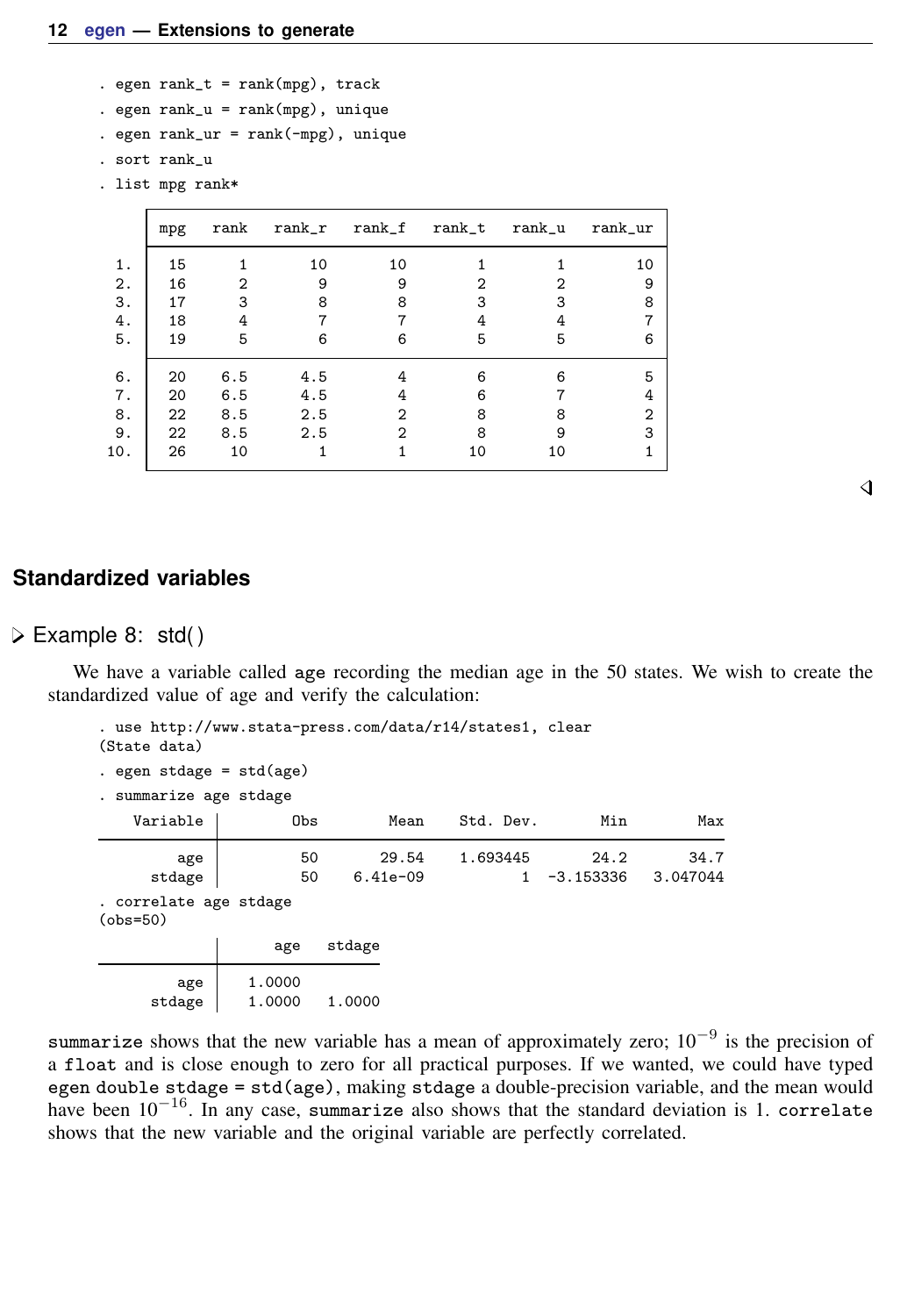We may optionally specify the mean and standard deviation for the new variable. For instance,

```
. egen newage1 = std(age), std(2). egen newage2 = std(age), mean(2) std(4). egen newage3 = std(age), mean(2). summarize age newage1-newage3
    Variable Obs Mean Std. Dev. Min Max
        age 50 29.54 1.693445 24.2 34.7
    newage1 50 1.28e-08 2 -6.306671 6.094089<br>
newage2 50 2 4 -10.61334 14.18818
                      0 2 4 −10.61334 14.18818<br>50 2 1 −1.153336 5.047044
    newage3 50 2 1 -1.153336
. correlate age newage1-newage3
(obs=50)
                   age newage1 newage2 newage3
        age 1.0000<br>ge1 1.0000
    newage1 1.0000 1.0000<br>newage2 1.0000 1.0000
    newage2 1.0000 1.0000 1.0000<br>newage3 1.0000 1.0000 1.0000
                       newage3 1.0000 1.0000 1.0000 1.0000
```
## <span id="page-12-0"></span>**Row functions**

 $\triangleright$  Example 9: rowtotal()

generate's sum() function creates the vertical, running sum of its argument, whereas egen's total() function creates a constant equal to the overall sum. egen's rowtotal() function, however, creates the horizontal sum of its arguments. They all treat missing as zero. However, if the missing option is specified with total() or rowtotal(), then *newvar* will contain missing values if all values of *exp* or *varlist* are missing.

```
. use http://www.stata-press.com/data/r14/egenxmpl4, clear
```

```
. egen hsum = rsum(a b c)
```

```
. generate vsum = sum(hsum)
```

```
. egen sum = sum(hsum)
```

```
. list
```

| a  | b  | c  | hsum | vsum | sum |
|----|----|----|------|------|-----|
|    | 2  | 3  | 5    | 5    | 63  |
| 4  | ٠  | 6  | 10   | 15   | 63  |
|    | 8  |    | 15   | 30   | 63  |
| 10 | 11 | 12 | 33   | 63   | 63  |
|    |    |    |      |      |     |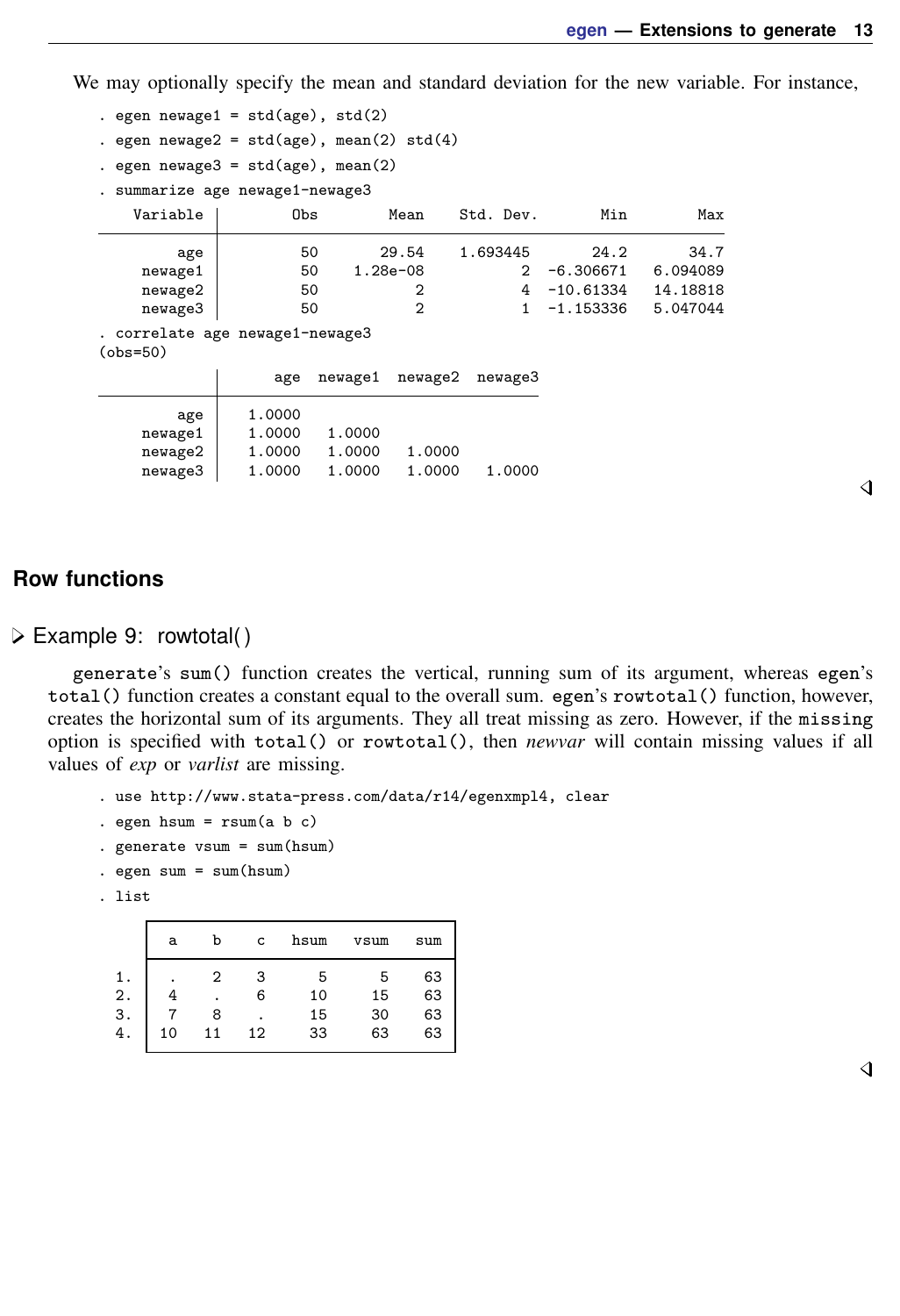#### $\triangleright$  Example 10: rowmean( ), rowmedian( ), rowpctile( ), rowsd( ), and rownonmiss( )

summarize displays the mean and standard deviation of a variable across observations; program writers can access the mean in  $r(\text{mean})$  and the standard deviation in  $r(\text{sd})$  (see [R] [summarize](http://www.stata.com/manuals14/rsummarize.pdf#rsummarize)). egen's rowmean() function creates the means of observations across variables. rowmedian() creates the medians of observations across variables. rowpctile() returns the *#*th percentile of the variables specified in *varlist*. rowsd() creates the standard deviations of observations across variables. rownonmiss() creates a count of the number of nonmissing observations, the denominator of the rowmean() calculation:

```
. use http://www.stata-press.com/data/r14/egenxmpl4, clear
```

```
. egen avg = rowmean(a b c)
```
- . egen median =  $rownedian(a b c)$
- . egen  $pct25 = rowpctile(a b c), p(25)$
- . egen  $std = rowsd(a b c)$

```
. egen n = rownonmiss(a b c)
```
. list

|          | a  | $\mathsf{C}$ | avg       | median   | pct25 | std                  | n      |  |
|----------|----|--------------|-----------|----------|-------|----------------------|--------|--|
| 1.<br>2. |    | 3            | 2.5       | 2.5<br>5 |       | .7071068<br>1.414214 | 2<br>2 |  |
| З.       | 10 | 12           | 7.5<br>11 | 7.5      |       | .7071068             | 2      |  |
| 4.       |    |              |           |          | 10    |                      |        |  |

## $\triangleright$  Example 11: rowmiss()

rowmiss() returns  $k$  – rownonmiss(), where k is the number of variables specified. rowmiss() can be especially useful for finding casewise-deleted observations caused by missing values.

```
. use http://www.stata-press.com/data/r14/auto3, clear
(1978 Automobile Data)
. correlate price weight mpg
(obs=70)
                  price weight mpg
       price 1.0000
      weight 0.5309 1.0000
         mpg -0.4478 -0.7985 1.0000
. egen excluded = rmiss(price weight mpg)
. list make price weight mpg if excluded~
=0
       make price weight mpg
5. Buick Electra . 4,080 15<br>12. Cad. Eldorado 14.500 3.900 .
12. Cad. Eldorado 14,500 3,900 .<br>40. Olds Starfire 4.195 . 24
40. Olds Starfire 4,195 .<br>51. Pont. Phoenix . 3.420
```
Pont. Phoenix . 3.420 .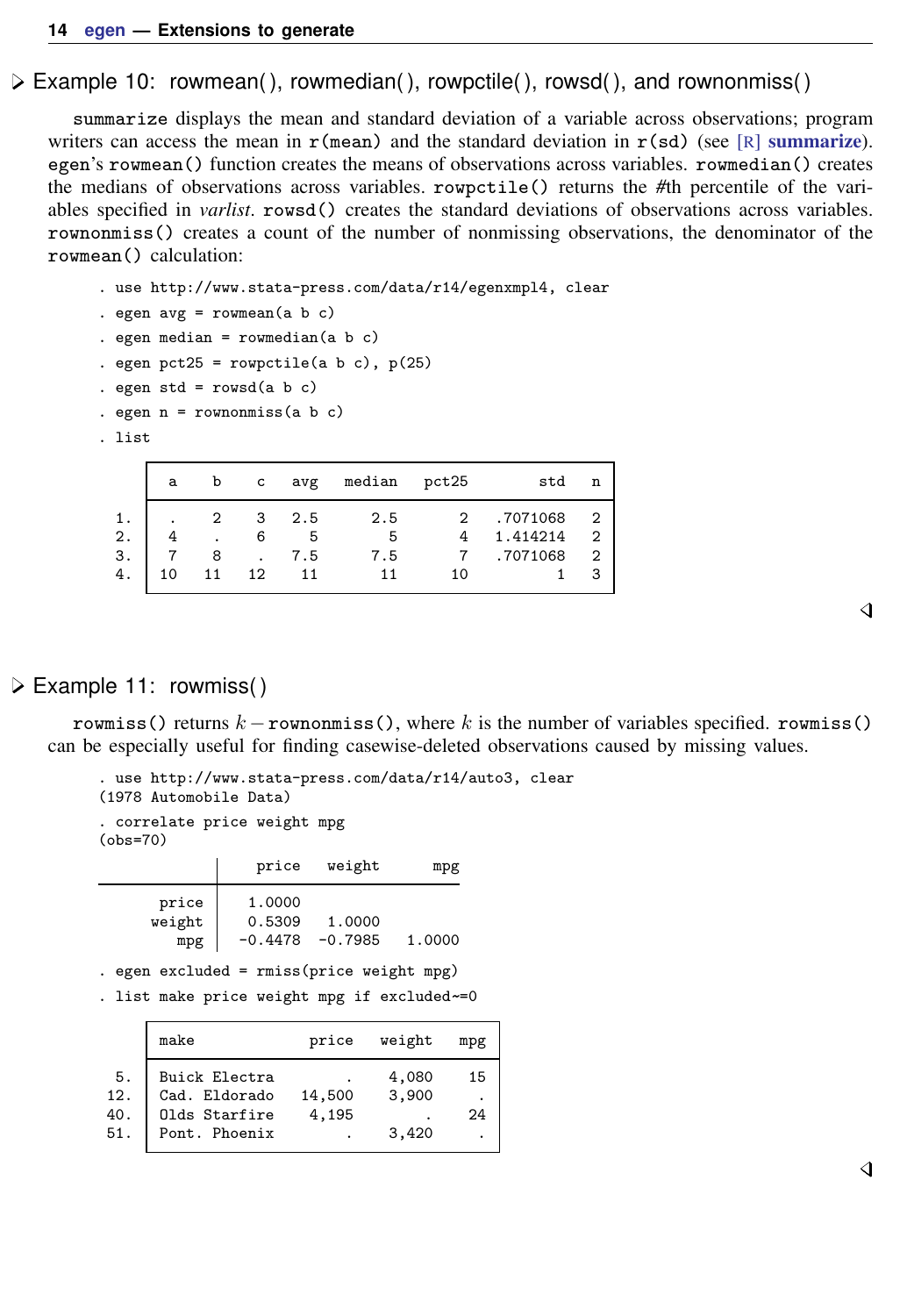### $\triangleright$  Example 12: rowmin(), rowmax(), rowfirst(), and rowlast()

rowmin(), rowmax(), rowfirst(), and rowlast() return the minimum, maximum, first, or last nonmissing value, respectively, for the specified variables within an observation (row).

```
. use http://www.stata-press.com/data/r14/egenxmpl5, clear
. egen min = rmin(x, y, z)(1 missing value generated)
. egen max = rmax(x, y, z)(1 missing value generated)
. egen first = rfirst(x \ y \ z)
(1 missing value generated)
. egen last = rlast(x y z)(1 missing value generated)
. list, sep(4)
```

|                                    | x      | v       | z            | min                   | max          | first            | last          |
|------------------------------------|--------|---------|--------------|-----------------------|--------------|------------------|---------------|
| 1.<br>$\overline{2}$ .<br>З.<br>4. |        | 2<br>-6 | 3<br>-5<br>٠ | $-1$<br>-6<br>-5<br>٠ | 3<br>-6<br>٠ | -6<br>٠          | 3<br>-6<br>-5 |
| 5.<br>6.<br>7.<br>8.               | 4<br>5 | 3       | 8<br>6       | 4<br>8<br>3           | 4<br>8<br>6  | 4<br>8<br>3<br>5 | 4<br>8<br>6   |

## <span id="page-14-0"></span>**Categorical and integer variables**

Example 13: anyvalue( ), anymatch( ), and anycount( )

 $anyvalue()$ ,  $anymatch()$ , and  $anycount()$  are for categorical or other variables taking integer values. If we define a subset of values specified by an integer *numlist* (see [U[\] 11.1.8 numlist](http://www.stata.com/manuals14/u11.pdf#u11.1.8numlist)), anyvalue() extracts the subset, leaving every other value missing; anymatch() defines an indicator variable (1 if in subset, 0 otherwise); and anycount() counts occurrences of the subset across a set of variables. Therefore, with just one variable, anymatch(*varname*) and anycount(*varname*) are equivalent.

With the auto dataset, we can generate a variable containing the high values of rep78 and a variable indicating whether rep78 has a high value:

```
. use http://www.stata-press.com/data/r14/auto, clear
(1978 Automobile Data)
. egen hirep = anyvalue(rep78), v(3/5)(15 missing values generated)
. egen ishirep = anymatch(rep78), v(3/5)
```
Here it is easy to produce the same results with official Stata commands:

- . generate hirep = rep78 if inlist(rep78,3,4,5)
- . generate byte ishirep = inlist(rep78,3,4,5)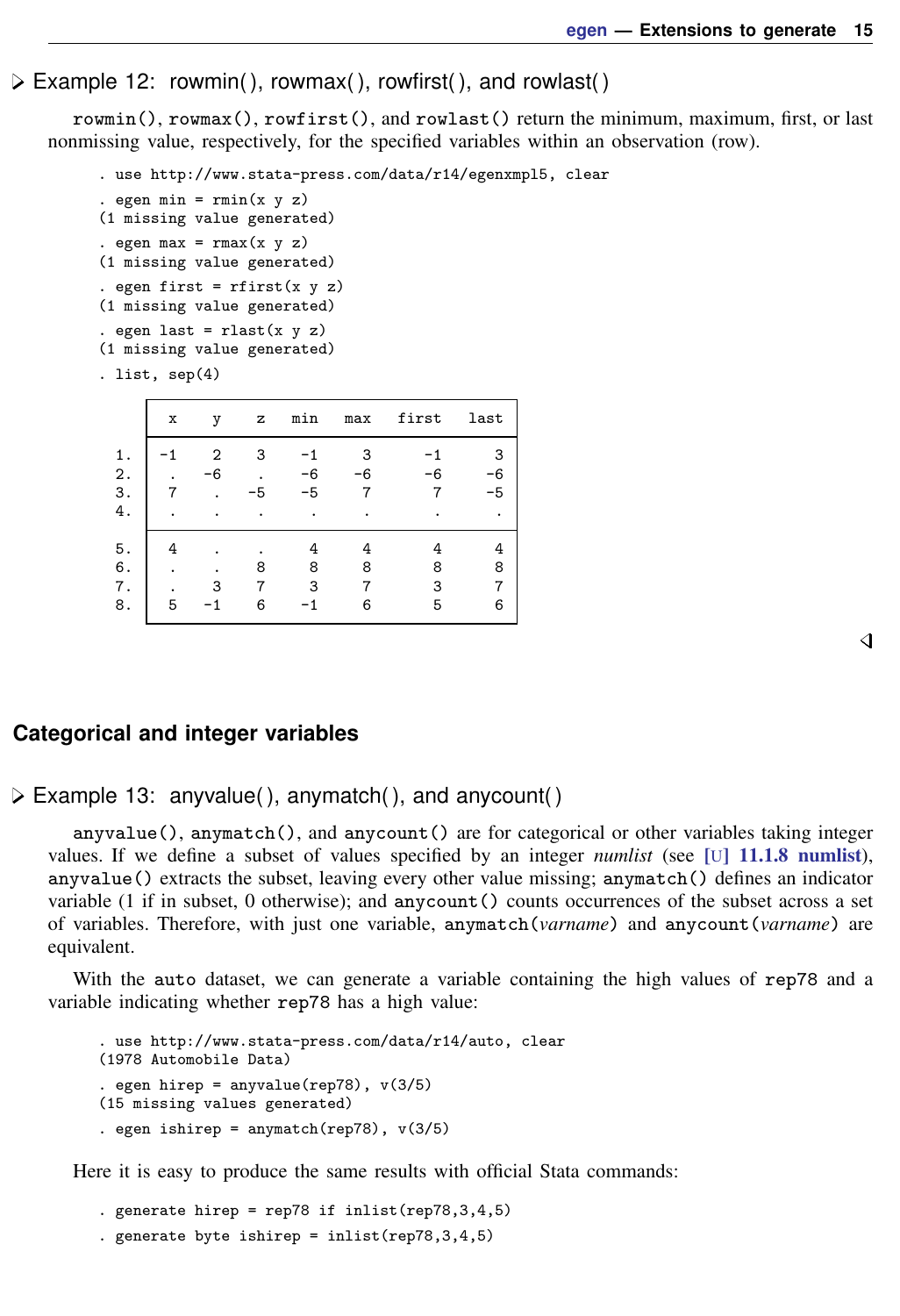However, as the specification becomes more complicated or involves several variables, the egen functions may be more convenient.

## $\triangleright$  Example 14: group()

group() maps the distinct groups of a varlist to a categorical variable that takes on integer values from 1 to the total number of groups. order of the groups is that of the sort order of *varlist*. The *varlist* may be of numeric variables, string variables, or a mixture of the two. The resulting variable can be useful for many purposes, including stepping through the distinct groups easily and systematically and cleaning up an untidy ordering. Suppose that the actual (and arbitrary) codes present in the data are 1, 2, 4, and 7, but we desire equally spaced numbers, as when the codes will be values on one axis of a graph.  $group()$  maps these to  $1, 2, 3$ , and  $4$ .

We have a variable agegrp that takes on the values 24, 40, 50, and 65, corresponding to age groups  $18 - 24$ ,  $25 - 40$ ,  $41 - 50$ , and  $51$  and above. Perhaps we created this coding using the recode() function (see [U[\] 13.3 Functions](http://www.stata.com/manuals14/u13.pdf#u13.3Functions) and [U[\] 25 Working with categorical data and factor variables](http://www.stata.com/manuals14/u25.pdf#u25Workingwithcategoricaldataandfactorvariables)) from another age-in-years variable:

```
. generate agegrp=recode(age,24,40,50,65)
```
We now want to change the codes to 1, 2, 3, and 4:

```
. egen agegrp2 = group(agegrp)
```
### $\triangleright$  Example 15: group() with missing values

We have two categorical variables, race and sex, which may be string or numeric. We want to use ir (see  $[R]$  [epitab](http://www.stata.com/manuals14/repitab.pdf#repitab)) to create a Mantel–Haenszel weighted estimate of the incidence rate. ir, however, allows only one variable to be specified in its by() option. We type

```
. use http://www.stata-press.com/data/r14/egenxmpl6, clear
. egen racesex = group(race sex)
(2 missing values generated)
. ir deaths smokes pyears, by(racesex)
 (output omitted )
```
The new numeric variable, racesex, will be missing wherever race or sex is missing (meaning . for numeric variables and "" for string variables), so missing values will be handled correctly. When we list some of the data, we see

. list race sex racesex in 1/7, sep(0)

|                                                                    | race                                                             | sex                                                | racesex                            |
|--------------------------------------------------------------------|------------------------------------------------------------------|----------------------------------------------------|------------------------------------|
| 1.<br>$\overline{2}$ .<br>3.<br>$\overline{4}$ .<br>5.<br>6.<br>7. | White<br>White<br>Black<br>Black<br><b>Black</b><br><b>Black</b> | Female<br>Male<br>Female<br>Male<br>Male<br>Female | 1<br>$\overline{2}$<br>3<br>4<br>4 |

group() began by putting the data in the order of the grouping variables and then assigned the numeric codes. Observations 6 and 7 were assigned to racesex==. because, in one case, race was not known, and in the other, sex was not known. (These observations were not used by ir.)

 $\triangleleft$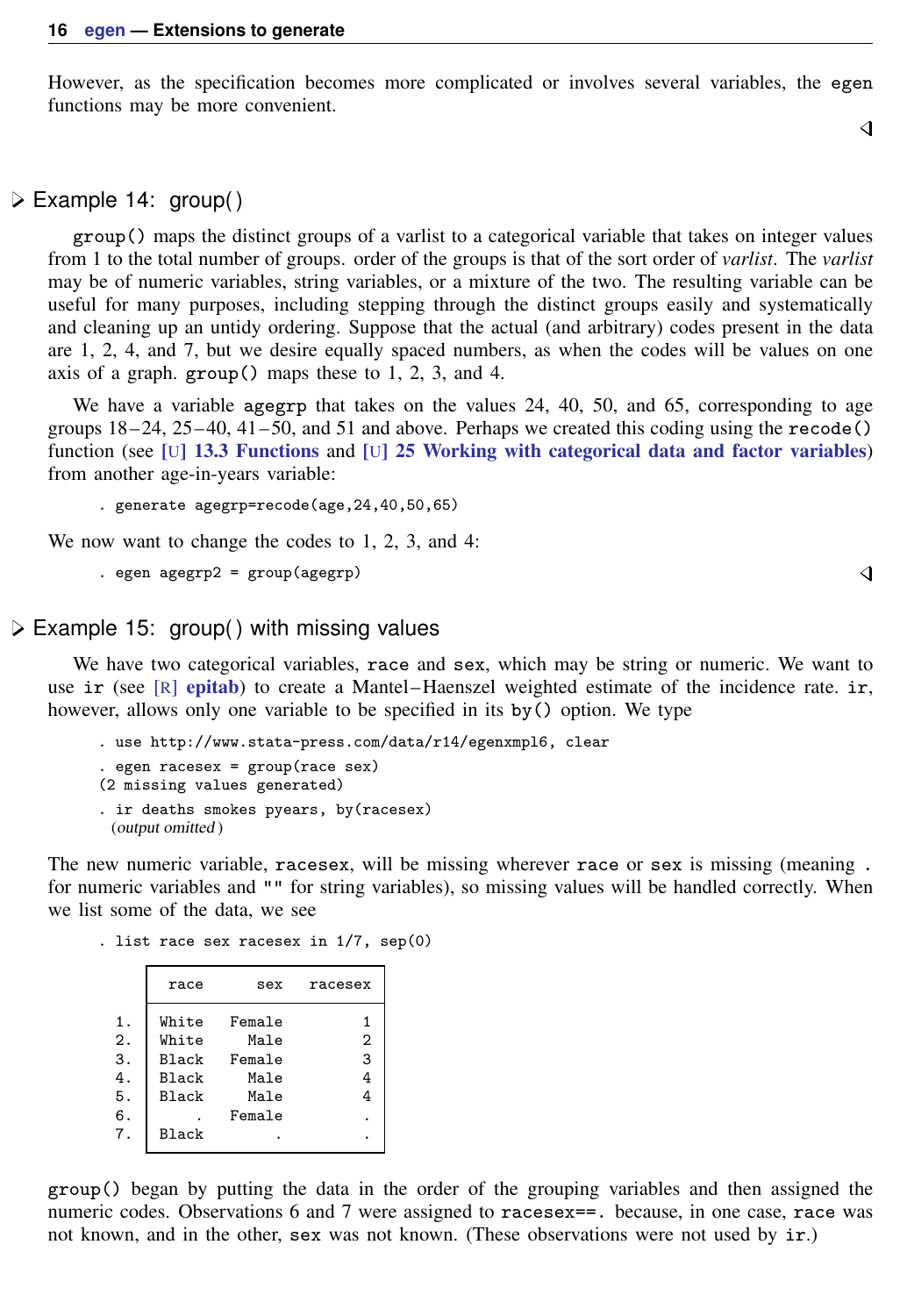If we wanted the unknown groups to be treated just as any other category, we could have typed

- . egen rs2=group(race sex), missing
- . list race sex rs2 in 1/7, sep(0)

|    | race         | sex    | rs2            |
|----|--------------|--------|----------------|
| 1. | White        | Female | 1              |
| 2. | White        | Male   | $\overline{2}$ |
| 3. | <b>Black</b> | Female | 3              |
| 4. | Black        | Male   | 4              |
| 5. | <b>Black</b> | Male   | 4              |
| 6. |              | Female | 6              |
| 7. | <b>Black</b> |        | 5              |
|    |              |        |                |

◁

The resulting variable from group() does not have value labels. Therefore, the values carry no indication of meaning. Interpretation requires comparison with the original *varlist*.

The label option produces a categorical variable with value labels. These value labels are either the actual values of *varname* or any value labels of *varname*, if they exist. The values of *varname* could be as long as those of one str2045 variable, but value labels may be no longer than 80 characters.

#### <span id="page-16-0"></span>**String variables**

Concatenation of string variables is provided in Stata. In context, Stata understands the addition symbol + as specifying concatenation or adding strings end to end. "soft" + "ware" produces "software", and given string variables s1 and s2, s1 + s2 indicates their concatenation.

The complications that may arise in practice include wanting 1) to concatenate the string versions of numeric variables and 2) to concatenate variables, together with some separator such as a space or a comma. Given numeric variables n1 and n2,

. generate newstr =  $s1 + string(n1) + string(n2) + s2$ 

shows how numeric values may be converted to their string equivalents before concatenation, and

. generate newstr =  $s1 + " " + s2 + " " + s3$ 

shows how spaces may be added between variables. Stata will automatically assign the most appropriate data type for the new string variables.

 $\triangleright$  Example 16: concat()

concat() allows us to do everything in one line concisely.

```
. egen newstr = concat(s1 n1 n2 s2)
```
carries with it an implicit instruction to convert numeric values to their string equivalents, and the appropriate string data type is worked out within concat() by Stata's automatic promotion. Moreover,

. egen newstr =  $concat(s1 s2 s3), p("")$ 

specifies that spaces be used as separators. (The default is to have no separation of concatenated strings.)

As an example of punctuation other than a space, consider

. egen fullname =  $concat(surname forename)$ ,  $p(", ")$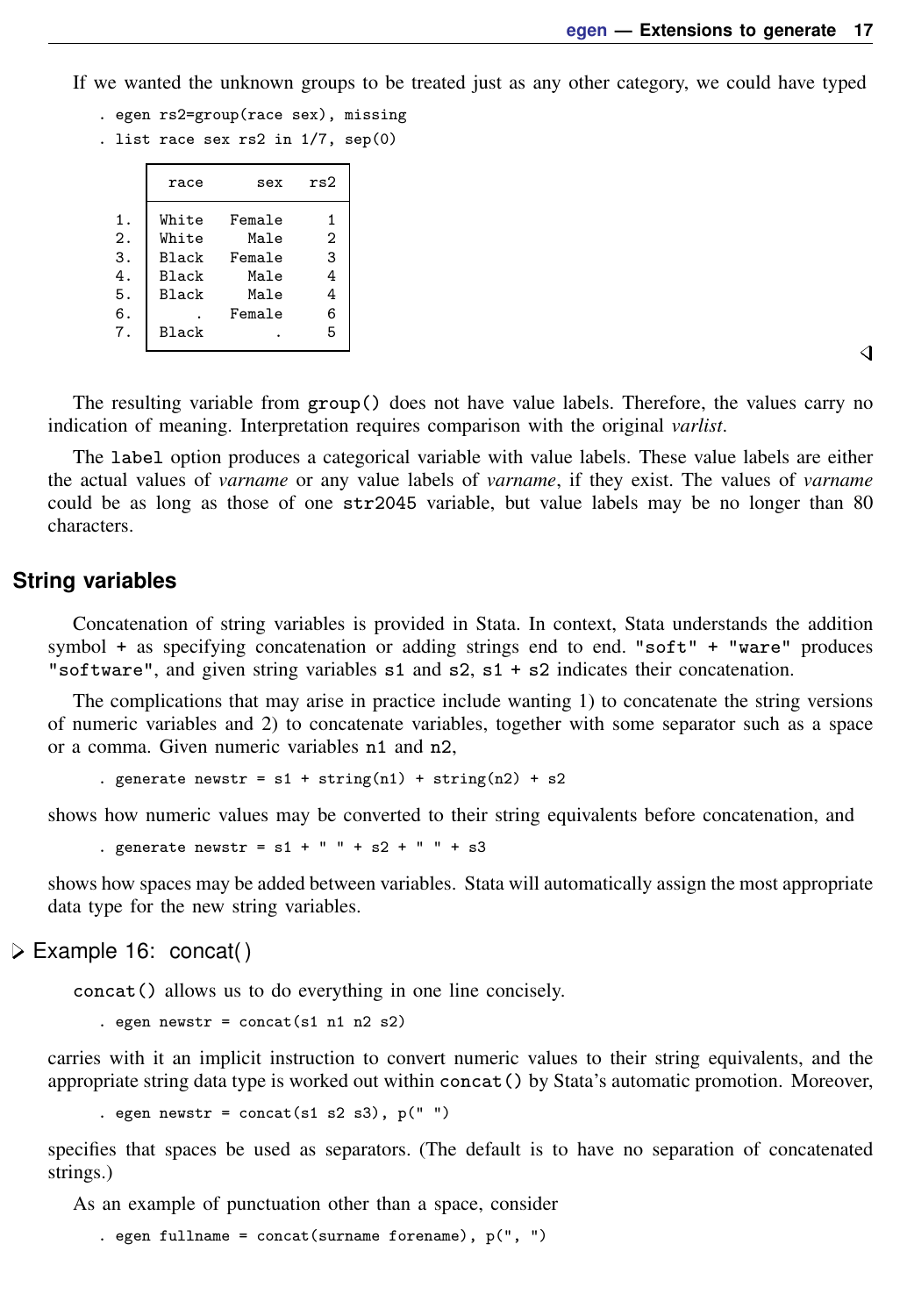Noninteger numerical values can cause difficulties, but

. egen newstr =  $concat(n1 n2)$ , format $(\frac{60}{3} \cdot 3f) p("")$ 

specifies the use of format %9.3f. This is equivalent to

```
. generate str1 newstr = ""
```

```
. replace newstr = string(n1,"%9.3f") + " " + string(n2,"%9.3f")
```
See [FN] [String functions](http://www.stata.com/manuals14/fnstringfunctions.pdf#fnStringfunctions) for more about [string\(\)](http://www.stata.com/manuals14/fnstringfunctions.pdf#fnStringfunctionsstring()).

As a final flourish, the decode option instructs concat() to use value labels. With that option, the maxlength() option may also be used. For more details about decode, see [D] [encode](http://www.stata.com/manuals14/dencode.pdf#dencode). Unlike the decode command, however, concat() uses string(*varname*), not "", whenever values of *varname* are not associated with value labels, and the format () option, whenever specified, applies to this use of string().

## Example 17: ends( )

The ends(*strvar*) function is used for subdividing strings. The approach is to find specified separators by using the strpos() string function and then to extract what is desired, which either precedes or follows the separators, using the substr() string function.

By default, substrings are considered to be separated by individual spaces, so we will give definitions in those terms and then generalize.

The head of the string is whatever precedes the first space or is the whole of the string if no space occurs. This could also be called the first "word". The tail of the string is whatever follows the first space. This could be nothing or one or more words. The last word in the string is whatever follows the last space or is the whole of the string if no space occurs.

To clarify, let's look at some examples. The quotation marks here just mark the limits of each string and are not part of the strings.

|                  | head   | tail         | last   |
|------------------|--------|--------------|--------|
| "frog"           | "frog" | <b>11 11</b> | "frog" |
| "frog toad"      | "frog" | "toad"       | "toad" |
| "frog toad newt" | "frog" | "toad newt"  | "newt" |
| "frog toad newt" | "frog" | " toad newt" | "newt" |
| "frog toad newt" | "frog" | "toad newt"  | "newt" |

The main subtlety is that these functions are literal, so the tail of "frog toad newt", in which two spaces follow "frog", includes the second of those spaces, and is thus " toad newt". Therefore, you may prefer to use the trim option to trim the result of any leading or trailing spaces, producing "toad newt" in this instance.

The punct(*pchars*) option may be used to specify separators other than spaces. The general definitions of the head, tail, and last options are therefore interpreted in terms of whatever separator has been specified; that is, they are relative to the first or last occurrence of the separator in the string value. Thus, with  $punct($ , and the string "Darwin, Charles Robert", the head is "Darwin", and the tail and the last are both " Charles Robert". Note again the leading space in this example, which may be trimmed with trim. The punctuation (here the comma, ",") is discarded, just as it is with one space.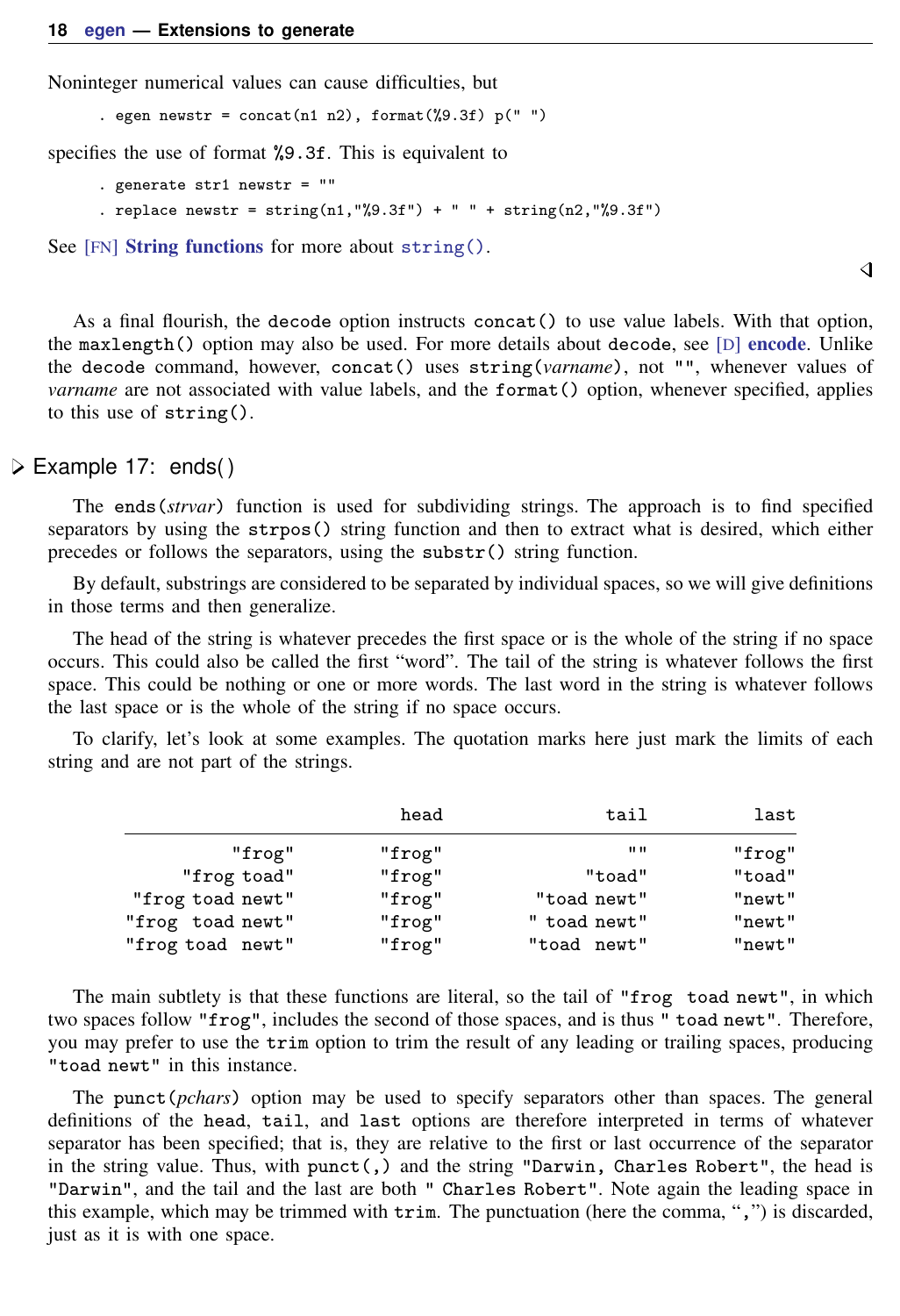*pchars*, the argument of punct(), will usually, but not always, be one character. If two or more characters are specified, these must occur together; for example,  $punct(:,:)$  would mean that words are separated by a colon followed by a semicolon (that is,  $\cdot$ ;). It is not implied, in particular, that the colon and semicolon are alternatives. To do that, you would have to modify the programs presented here or resort to first principles by using [split](http://www.stata.com/manuals14/dsplit.pdf#dsplit); see [D] split.

With personal names, the head or last option might be applied to extract surnames if strings were similar to "Darwin, Charles Robert" or "Charles Robert Darwin", with the surname coming first or last. What then happens with surnames like "von Neumann" or "de la Mare"? "von Neumann, John" is no problem, if the comma is specified as a separator, but the last option is not intelligent enough to handle "Walter de la Mare" properly. For that, the best advice is to use programs specially written for person-name extraction, such as extrname [\(Gould](#page-20-5) [1993\)](#page-20-5).

◁

## <span id="page-18-0"></span>**U.S. marginal income tax rate**

mtr(*year income*) ([Schmidt](#page-20-6) [1993](#page-20-6), [1994](#page-20-7)) returns the U.S. marginal income tax rate for a married couple with taxable income *income* in year *year*, where  $1930 \leq year \leq 2016$ .

## $\triangleright$  Example 18: mtr()

[Schmidt](#page-20-6) [\(1993](#page-20-6)) examines the change in the progressivity of the U.S. tax schedule over the period from 1930 to 1990. As a measure of progressivity, he calculates the difference in the marginal tax rates at the 75th and 25th percentiles of income, using a dataset of percentiles of taxable income developed by [Hakkio, Rush, and Schmidt](#page-20-8) ([1996\)](#page-20-8). (Certain aspects of the income distribution are imputed in these data.) A subset of the data contains the following:

| . describe                                               |                  |                   |                |           |      |                   |          |  |
|----------------------------------------------------------|------------------|-------------------|----------------|-----------|------|-------------------|----------|--|
| Contains data from income1.dta<br>obs:<br>vars:<br>size: | 61<br>4<br>1,020 |                   |                |           |      | 12 Feb 2016 03:33 |          |  |
| variable name                                            | storage<br>type  | display<br>format | value<br>label |           |      | variable label    |          |  |
| year                                                     | float            | %9.0g             |                |           | Year |                   |          |  |
| inc25                                                    | float            | %9.0g             |                |           |      | 25th percentile   |          |  |
| inc50                                                    | float            | %9.0g             |                |           |      | 50th percentile   |          |  |
| inc75                                                    | float            | %9.0g             |                |           |      | 75th percentile   |          |  |
| Sorted by:                                               |                  |                   |                |           |      |                   |          |  |
| summarize                                                |                  |                   |                |           |      |                   |          |  |
| Variable                                                 |                  | Obs               | Mean           | Std. Dev. |      | Min               | Max      |  |
| year                                                     |                  | 61                | 1960           | 17.75293  |      | 1930              | 1990     |  |
| inc25                                                    |                  | 61                | 6948.272       | 6891.921  |      | 819.4             | 27227.35 |  |
| inc50                                                    |                  | 61                | 11645.15       | 11550.71  |      | 1373.29           | 45632.43 |  |
| inc75                                                    |                  | 61                | 18166.43       | 18019.1   |      | 2142.33           | 71186.58 |  |
|                                                          |                  |                   |                |           |      |                   |          |  |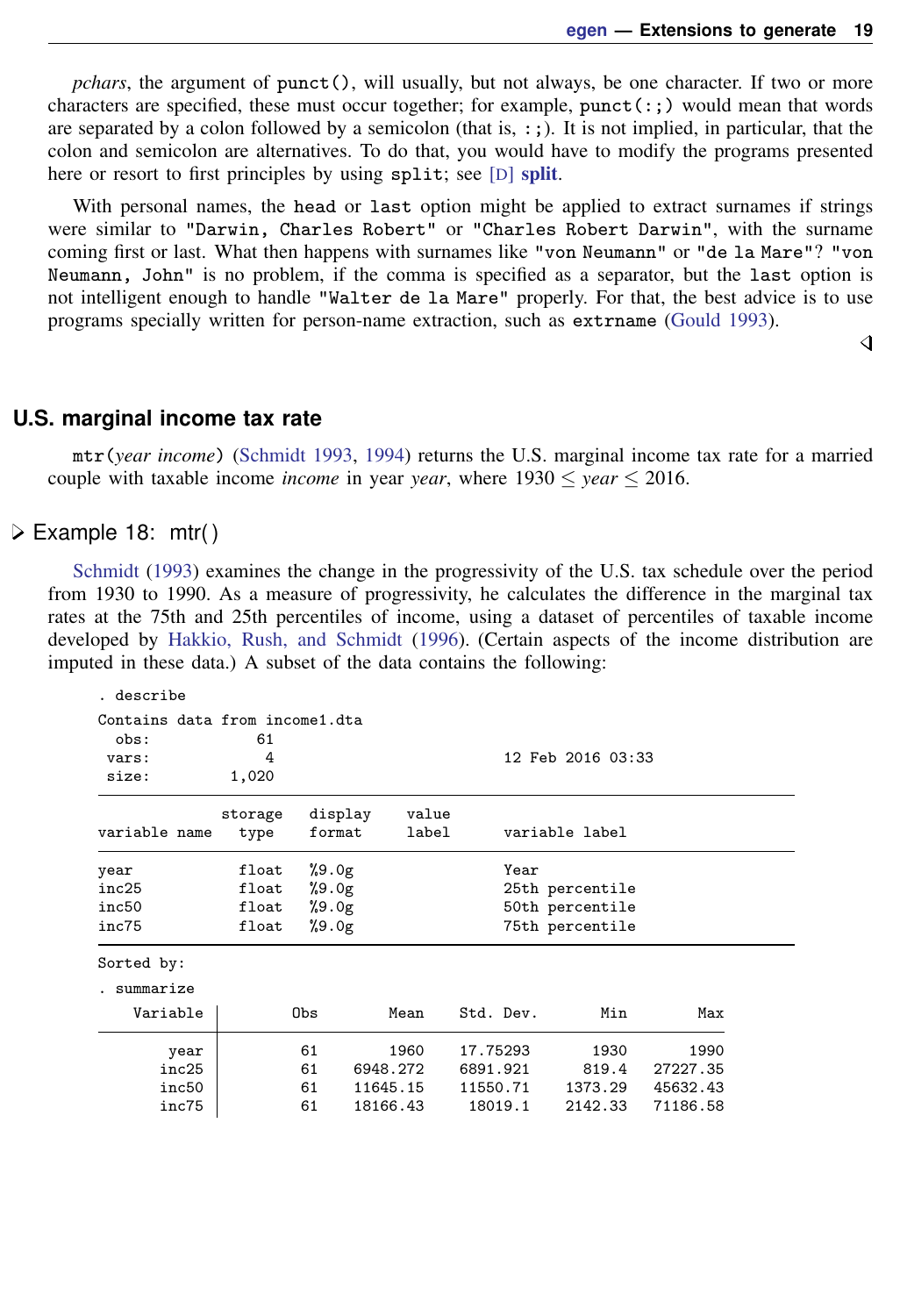Given the series for income and the four-digit year, we can generate the marginal tax rates corresponding to the 25th and 75th percentiles of income:

```
. egen mtr25 = mtr(year inc25)
```
- . egen  $mtr75 = mtr(year inc75)$
- . summarize mtr25 mtr75

| Variable | Obs | Mean     | Std. Dev. | Min    | Max     |
|----------|-----|----------|-----------|--------|---------|
| mtr25    | 61  | .1664898 | .0677949  | .01125 | . 23    |
| mtr75    | 61  | .2442053 | .1148427  | .01125 | .424625 |

# <span id="page-19-0"></span>**Methods and formulas**

<span id="page-19-1"></span>Stata users have written many extra functions for egen. Type net search egen to locate Internet sources of programs.

◁

# **Acknowledgments**

The mtr() function of egen was written by Timothy J. Schmidt of the Federal Reserve Bank of Kansas City.

The cut() function was written by David Clayton of the Cambridge Institute for Medical Research and Michael Hills (retired) of the London School of Hygiene and Tropical Medicine ([1999a,](#page-19-4) [1999b,](#page-19-5) [1999c](#page-19-6)).

<span id="page-19-2"></span>Many of the other egen functions were written by Nicholas J. Cox of the Department of Geography at Durham University, UK, and coeditor of the [Stata Journal](http://www.stata-journal.com/) and author of [Speaking Stata Graphics](http://www.stata-press.com/books/speaking-stata-graphics/).

# **References**

- <span id="page-19-3"></span>Andrews, D. F., P. J. Bickel, F. R. Hampel, P. J. Huber, W. H. Rogers, and J. W. Tukey. 1972. Robust Estimates of Location: Survey and Advances. Princeton: Princeton University Press.
- Cappellari, L., and S. P. Jenkins. 2006. [Calculation of multivariate normal probabilities by simulation, with applications](http://www.stata-journal.com/sjpdf.html?articlenum=st0101) [to maximum simulated likelihood estimation.](http://www.stata-journal.com/sjpdf.html?articlenum=st0101) Stata Journal 6: 156–189.
- <span id="page-19-4"></span>Clayton, D. G., and M. Hills. 1999a. [dm66: Recoding variables using grouped values](http://www.stata.com/products/stb/journals/stb49.pdf). Stata Technical Bulletin 49: 6–7. Reprinted in Stata Technical Bulletin Reprints, vol. 9, pp. 23–25. College Station, TX: Stata Press.
- <span id="page-19-5"></span>. 1999b. [dm66.1: Stata 6 version of recoding variables using grouped values](http://www.stata.com/products/stb/journals/stb50.pdf). Stata Technical Bulletin 50: 3. Reprinted in Stata Technical Bulletin Reprints, vol. 9, p. 25. College Station, TX: Stata Press.
- <span id="page-19-6"></span>. 1999c. [dm66.2: Update of cut to Stata 6](http://www.stata.com/products/stb/journals/stb51.pdf). Stata Technical Bulletin 51: 2–3. Reprinted in Stata Technical Bulletin Reprints, vol. 9, pp. 25–26. College Station, TX: Stata Press.
- Cox, N. J. 1999. [dm70: Extensions to generate, extended](http://www.stata.com/products/stb/journals/stb50.pdf). Stata Technical Bulletin 50: 9–17. Reprinted in Stata Technical Bulletin Reprints, vol. 9, pp. 34–45. College Station, TX: Stata Press.
- . 2000. [dm70.1: Extensions to generate, extended: Corrections](http://www.stata.com/products/stb/journals/stb57.pdf). Stata Technical Bulletin 57: 2. Reprinted in Stata Technical Bulletin Reprints, vol. 10, p. 9. College Station, TX: Stata Press.
- . 2009. [Speaking Stata: Rowwise.](http://www.stata-journal.com/sjpdf.html?articlenum=pr0046) Stata Journal 9: 137–157.
- . 2014. [Speaking Stata: Self and others](http://www.stata-journal.com/article.html?article=dm0075). Stata Journal 14: 432–444.
- Cox, N. J., and R. Goldstein. 1999a. [dm72: Alternative ranking procedures.](http://www.stata.com/products/stb/journals/stb51.pdf) Stata Technical Bulletin 51: 5–7. Reprinted in Stata Technical Bulletin Reprints, vol. 9, pp. 48–51. College Station, TX: Stata Press.